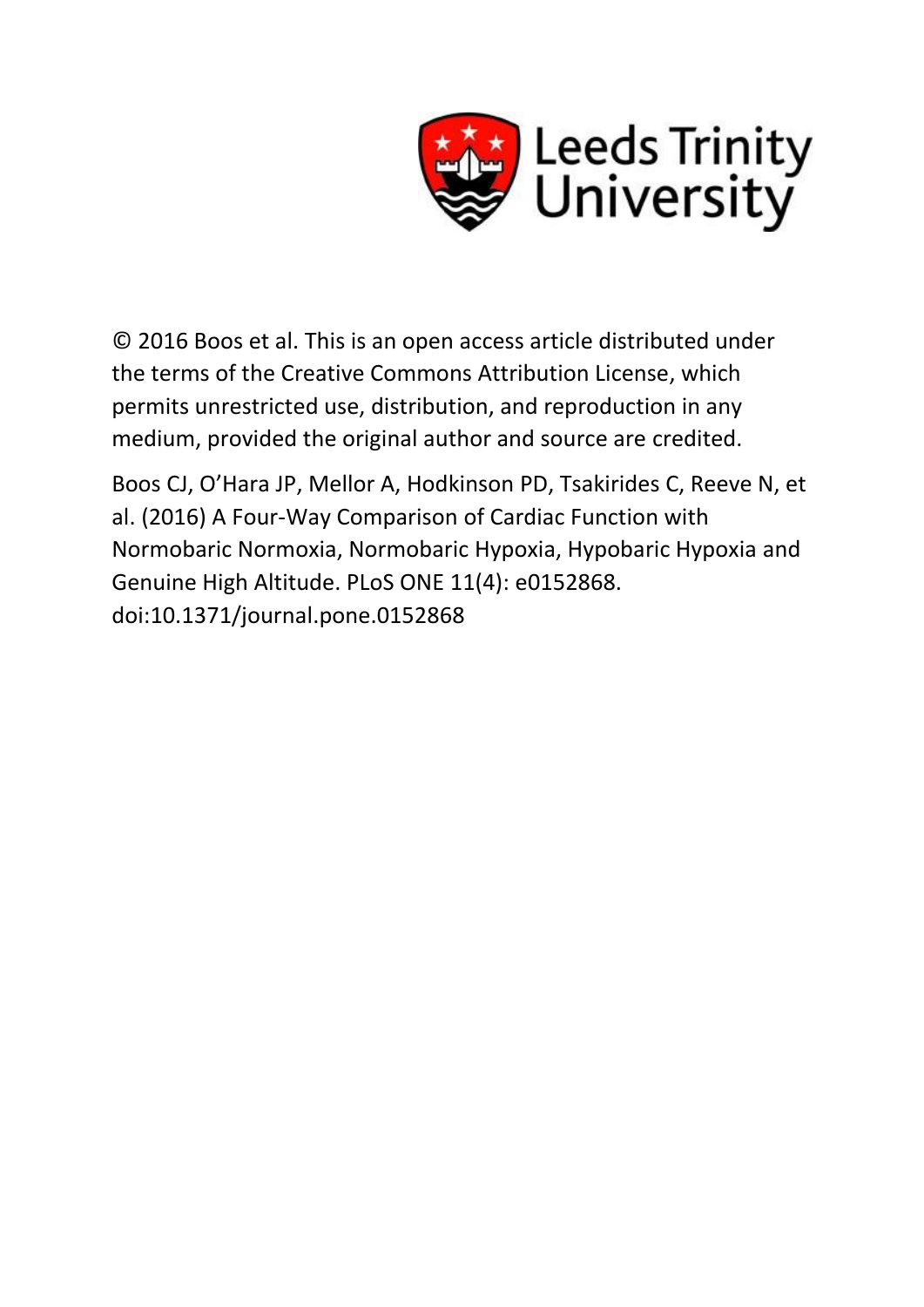

# **OPEN ACCESS**

Citation: Boos CJ, O'Hara JP, Mellor A, Hodkinson PD, Tsakirides C, Reeve N, et al. (2016) A Four-Way Comparison of Cardiac Function with Normobaric Normoxia, Normobaric Hypoxia, Hypobaric Hypoxia and Genuine High Altitude. PLoS ONE 11(4): e0152868. doi:10.1371/journal.pone.0152868

Editor: Christopher Torrens, University of Southampton, UNITED KINGDOM

Received: October 22, 2015

Accepted: March 21, 2016

Published: April 21, 2016

Copyright: © 2016 Boos et al. This is an open access article distributed under the terms of the [Creative Commons Attribution License,](http://creativecommons.org/licenses/by/4.0/) which permits unrestricted use, distribution, and reproduction in any medium, provided the original author and source are credited.

Data Availability Statement: All relevant data are within the paper and its Supporting Information files.

Funding: Research reported in this study was supported by the Surgeon General, UK and the Drummond Foundation and Leeds Beckett University. The content is solely the responsibility of the authors and does not necessarily represent the official views of the Defence Medical Services.

Competing Interests: The authors have declared that no competing interests exist.

RESEARCH ARTICLE

# A Four-Way Comparison of Cardiac Function with Normobaric Normoxia, Normobaric Hypoxia, Hypobaric Hypoxia and Genuine High Altitude

Christopher John Boos<sup>1,2,3</sup>\*, John Paul O'Hara<sup>3</sup>, Adrian Mellor<sup>3,4,5</sup>, Peter David Hodkinson<sup>5,6,7</sup>, Costas Tsakirides<sup>3</sup>, Nicola Reeve<sup>3</sup>, Liam Gallagher<sup>3</sup>, Nicholas Donald Charles Green<sup>5,6</sup>, David Richard Woods<sup>3,5,8,9</sup>

1 Department of Cardiology, Poole Hospital NHS Foundation trust, Poole, United Kingdom, 2 Dept of Postgraduate Medical Education, Bournemouth University, Bournemouth, United Kingdom, 3 Research Institute, for Sport, Physical Activity and Leisure, Leeds Beckett University, Leeds, United Kingdom, 4 James Cook University Hospital, Middlesbrough, TS4 3BW, United Kingdom, 5 Defence Medical Services, Lichfield, United Kingdom, 6 RAF Centre of Aviation Medicine, RAF Henlow, Beds, SG16 6DN, United Kingdom, 7 Division of Anaesthesia, University of Cambridge, Box 93, Addenbrooke's Hospital, Hills Road, Cambridge CB2 2QQ, United Kingdom, 8 Northumbria and Newcastle NHS Trusts, Wansbeck General and Royal Victoria Infirmary, Newcastle, United Kingdom, 9 University of Newcastle, Newcastle upon Tyne, United Kingdom

\* christopherboos@hotmail.com

# Abstract

# **Background**

There has been considerable debate as to whether different modalities of simulated hypoxia induce similar cardiac responses.

# Materials and Methods

This was a prospective observational study of 14 healthy subjects aged 22–35 years. Echocardiography was performed at rest and at 15 and 120 minutes following two hours exercise under normobaric normoxia (NN) and under similar  $PIO<sub>2</sub>$  following genuine high altitude (GHA) at 3,375m, normobaric hypoxia (NH) and hypobaric hypoxia (HH) to simulate the equivalent hypoxic stimulus to GHA.

### Results

All 14 subjects completed the experiment at GHA, 11 at NN, 12 under NH, and 6 under HH. The four groups were similar in age, sex and baseline demographics. At baseline rest right ventricular (RV) systolic pressure (RVSP,  $p = 0.0002$ ), pulmonary vascular resistance ( $p =$ 0.0002) and acute mountain sickness (AMS) scores were higher and the  $SpO<sub>2</sub>$  lower (p<0.0001) among all three hypoxic groups (GHA, NH and HH) compared with NN. At both 15 minutes and 120 minutes post exercise, AMS scores, Cardiac output, septal S', lateral S', tricuspid S' and A' velocities and RVSP were higher and  $SpO<sub>2</sub>$  lower with all forms of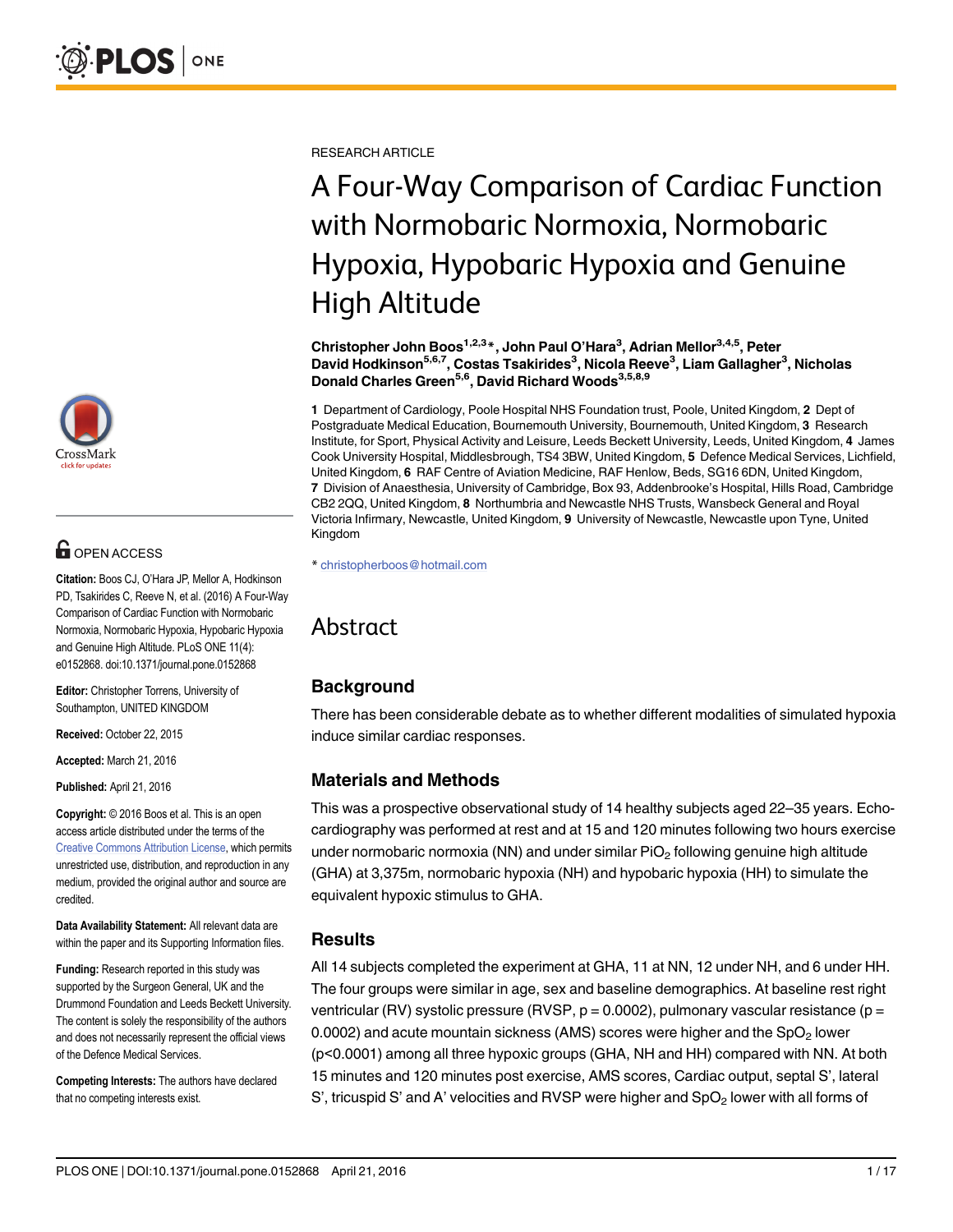<span id="page-2-0"></span>hypoxia compared with NN. On post-test analysis, among the three hypoxia groups,  $SpO<sub>2</sub>$ was lower at baseline and 15 minutes post exercise with GHA (89.3±3.4% and 89.3±2.2%) and HH (89.0±3.1 and (89.8±5.0) compared with NH (92.9±1.7 and 93.6±2.5%). The RV Myocardial Performance (Tei) Index and RVSP were significantly higher with HH than NH at 15 and 120 minutes post exercise respectively and tricuspid A' was higher with GHA compared with NH at 15 minutes post exercise.

#### **Conclusions**

GHA, NH and HH produce similar cardiac adaptations over short duration rest despite lower  $SpO<sub>2</sub>$  levels with GHA and HH compared with NH. Notable differences emerge following exercise in  $SpO<sub>2</sub>$ , RVSP and RV cardiac function.

## Introduction

Hypoxic exposure has a number of important clinical applications. These include pre-acclimatization training for athletes, the investigation of high altitude (HA) illnesses such as acute mountain sickness (AMS) and clinical diseases complicated by tissue hypoxia [\[1,2](#page-16-0)]. In order to improve the understanding of the clinical effects of genuine HA, hypoxia has been experimentally reproduced typically using normobaric hypoxia (NH) or hypobaric hypoxia (HH). NH lowers the partial pressure of inspired oxygen (PiO<sub>2</sub>) by reducing the fraction of inspired oxygen (FiO<sub>2</sub>) through addition of exogenous nitrogen  $(N_2)$  without altering the barometric pressure whereas HH lowers the Pio<sub>2</sub> by reduction of barometric pressure  $[2]$  $[2]$ .

There has been considerable and ongoing debate in the medical literature as to whether these differing methods of hypoxic challenge are meaningfully different or clinically important and most importantly whether they are effective surrogate for real life HA  $[2-8]$  $[2-8]$  $[2-8]$  $[2-8]$ . A large number of the comparative studies have been in animal models and the human studies have been predominantly two-way comparisons of NH with HH exposure and have not included either a genuine 'real-world' terrestrial HA (GHA) or a normobaric normoxia control (NN) group, akin to normal sea level, limiting the clinical impact of their findings [\[2\]](#page-16-0). It has become increasingly appreciated that the physiological responses to GHA at a given altitude are influenced by variations in the ambient barometric pressure due to the differences in latitude, time of year and prevailing weather conditions which may be an important factor in comparative studies [\[3,9](#page-16-0)]. Hence, it is crucial that the ambient pressure for a given field altitude is documented in to allow more reliable comparison both between GHA experiments and with HH chamber studies [\[3,9](#page-16-0)]. Most of the previously published studies to compare differing hypoxia modalities have been undermined by their relatively short periods of hypoxic exposure (<30 minutes), the use of a separate but matched populations for the differing hypoxic challenge groups and the use of only brief wash out periods between each exposure increasing the risk of acclimatization bias [\[2](#page-16-0)]. Furthermore, the important stimulus of exercise which is a crucial factor in the majority of HA ventures in real life has been frequently overlooked.

Acute hypoxia leads to a number of recognized cardiopulmonary responses, which notably includes pulmonary vasoconstriction and an associated increase in pulmonary vascular resistance [[1,](#page-16-0) [10](#page-16-0)–[13](#page-16-0)]. Whether HA and the associated hypoxia leads to deleterious effects on cardiac function remains still remains a controversial issue  $[2,8]$  $[2,8]$ . Published studies have consistently shown that acute hypoxia leads to an increase in resting cardiac output and preservation of long axis systolic and radial systolic function  $[2, 2-12]$  $[2, 2-12]$  $[2, 2-12]$  $[2, 2-12]$  $[2, 2-12]$ . However, more concerning, there is a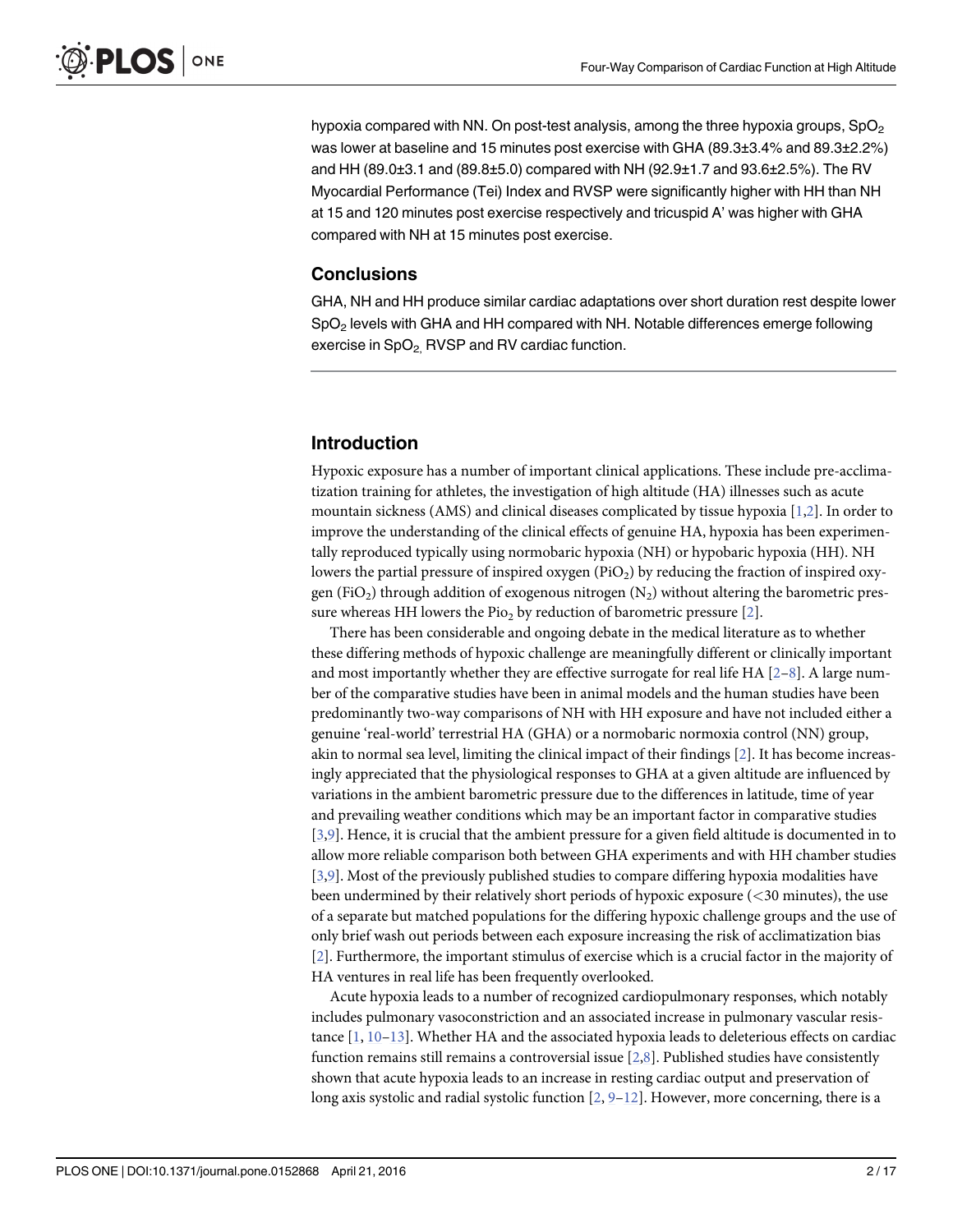<span id="page-3-0"></span>blunted stroke volume response and variable effects on left ventricular diastolic filling and right ventricular systolic function have been observed [\[9,11,13](#page-16-0)]. Right ventricular (RV) diastolic function has been barely explored  $[2,10]$ . Evidence to suggest the potential deleterious effects of HA on cardiac performance include the observed increase in brain natriuretic peptide (BNP) levels at HA compared with sea level and their link to AMS and its severity [\[10,14](#page-16-0),[15](#page-16-0)]. It has also been shown that sustained hypoxia can lead to a decline in cardiac energetics, which is linked to adverse changes in left ventricular diastolic function despite preservation of systolic function [\[16\]](#page-16-0).

There have been only two studies to date that have tried to compare potential changes in cardiac function during exercise following differing modes of hypoxic challenge and in both echocardiographic assessments of biventricular performance and/or right ventricular systolic pressure were not assessed  $[17,18]$  $[17,18]$ . A four-way comparison of NN, genuine HA (GHA), NH and HH on cardiac function has never been performed. Furthermore, none of the cross comparison studies to date utilized recent advances in echocardiography allowing much detailed assessment of biventricular systolic and diastolic function. Consequently, in this study we sought to investigate, for the first time, the effects of acute and sustained hypoxia on cardiac function at rest and following exercise under NN, NH and HH and GHA.

#### Materials and Methods

#### Study population

This was a prospective observational study of 14 healthy British military servicemen aged 22– 35 years. In addition to completing a detailed health questionnaire all subjects were required to have a normal baseline ECG and echocardiogram to confirm suitability for inclusion. Baseline health status was undertaken via a history, clinical examination, bloods, electrocardiogram and transthoracic echocardiogram.

#### Study protocol

All participants completed a standard maximal incremental cycle test to volitional exhaustion at sea level (absolute altitude ~113m) under normobaric normoxia (NN) to determine maximal oxygen uptake and maximal workload (Wmax [watts]) [[19\]](#page-17-0). This was followed by a maximal incremental test to volitional exhaustion  $>$ 24 hours later under NH (an FiO<sub>2</sub> equivalent to 3375m/11078ft (PiO<sub>2</sub> ~95 mmHg) in order to establish and ensure equivalent workloads for the hypoxic experimental trials  $[19]$ .

Participants were then required to complete physiological assessments prior to and during exercise and rest under four different conditions. They were then assessed at GHA at (3375m/ 11078ft, 'real' altitude, barometric pressure 506.4 ± 1.7 mmHg), followed in order with assessments at NN, NH (TISS, Alton, UK and Sporting Edge, Sherfield on Loddon, UK) and HH (Centre for Aviation Medicine, RAF Henlow, Henlow, UK) ensuring a minimum washout period of  $>7$  days between each experimental condition. This sequence ensured the PiO<sub>2</sub> experienced breathing ambient air during GHA (PiO<sub>2</sub> = 96.3  $\pm$  0.4 mmHg) could be replicated for each individual during subsequent NH and HH exposures.

For NH the Fi0<sub>2</sub> (13.9  $\pm$  0.2%) was manipulated to equate to each individuals Pi0<sub>2</sub> established at terrestrial GHA using the following equation, which considers fluctuations in sea level barometric pressure [[3,8\]](#page-16-0):

 $Fi02 = PiO2 (mmHg) / local PB (mmHg) - PH20 (47mmHg)$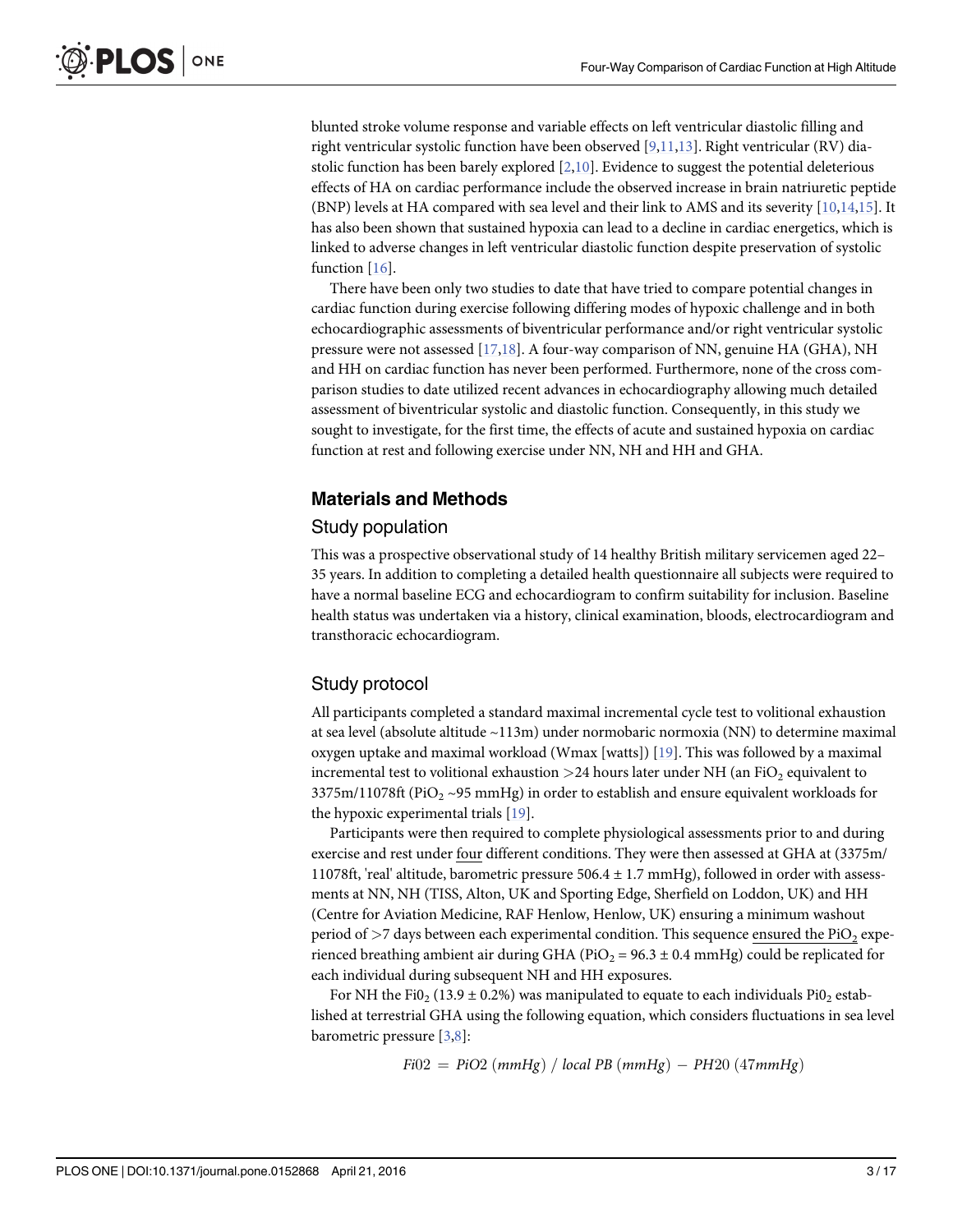<span id="page-4-0"></span>For the measurements in the HH chamber participants underwent a decompression period  $(0.33 \text{ mmHg s}^{-1}$  equivalent to 5 m.s<sup>-1</sup> (ascent rate) ~10 minutes) to the target altitude, recreating each participants  $\text{PiO}_2$ , and on completion of the exposure a recompression period (0.33)  $mmHg s<sup>-1</sup>$ ) to the ambient pressure. The chamber was continuously flushed with medical quality gas to maintain the inspired fractions of  $O_2$  and  $CO_2$  at 20.9% and 0.03%, respectively, with nitrogen balance. During the HH exposure participants were continuously monitored by a chief medical officer, who was present in the chamber breathing through an  $O_2$  diluter demand mask. They were in constant contact with the chamber operators and additional medical staff.

The GHA challenge involved rapid ascent by cable car to 3375m after the subjects were driven in a minibus from sea level to 1400m. The NN and NH experiments were undertaken within a NH chamber at Leeds Beckett University and the HH chamber at the Royal Air Force Centre of Aviation Medicine, Henlow.

Each experiment was performed following a 12-hour overnight fast. All subjects underwent 30 minutes of altitude acclimatization followed by a complete 120 minutes of cycling exercise (a progressive intensity warm-up for 15 minutes, followed by 105 minutes at 55% Wmax based on the NH maximal exercise test). All exercising testing occurred on a bicycle affixed to a bicycle trainer (Compu Trainer Pro Lab, Racer Mate, USA). The cycle ergometer was calibrated following the manufacturer's instructions. The load generator ensured the relative workloads between conditions for each participant were accurately maintained, taking into consideration an individual's natural torque fluctuations with each pedal stroke. The manufacturer's reports an accuracy of 2.5% and repeatability of 1%. Each experimental trial involved the ingestion of a carbohydrate solution (glucose-fructose) so that the dietary intake of each participant was standardised across all four studies. Physiological measurement of AMS scores, haemodynamics and cardiac function were assessed at rest, at 15 minutes into the rested acclimatization process in each study condition and then again rested 15 minutes and 120 minutes post two hours of cycling exercise in the hypoxic environment. A consistent temperature range of 18–23°C was maintained for all four study conditions.

#### **Ethics**

The study was approved by the Ministry of Defence Research and Medical Ethics Committee and was conducted according to the standards of the declaration of Helsinki and all subjects underwent written informed consent.

#### Physiological measurements

Resting recordings of oxygen saturations (SpO2) were performed using a Nellcor N-20P pulse oximeter (Nellcor Puritan Bennett, Coventry, UK) following a 15 second continuous recording using the index finger of the right hand with the most consistent reading being used. Blood pressure were measured using an automated blood pressure cuff with the subject sat upright for >10 minutes at rest M6 (Omron Healthcare, Milton Keynes, UK) and heart rate was measured form a single lead ECG at the time of the echocardiogram. The ambient temperature was recorded for each experimental condition (NN.NH, HH and GHA) using a PCE-THB 40 Barometer (PCE Instruments UK Ltd).

#### Acute mountain sickness (AMS) scores

HA related symptoms were assessed using the Lake Louis Scoring System (LLS) [\[20\]](#page-17-0). The LLS score allocates a score of 0–3 (symptom not present to severe) for symptoms of AMS (headache, gastrointestinal symptoms, fatigue/weakness, dizzy/light-headedness, difficulty sleeping).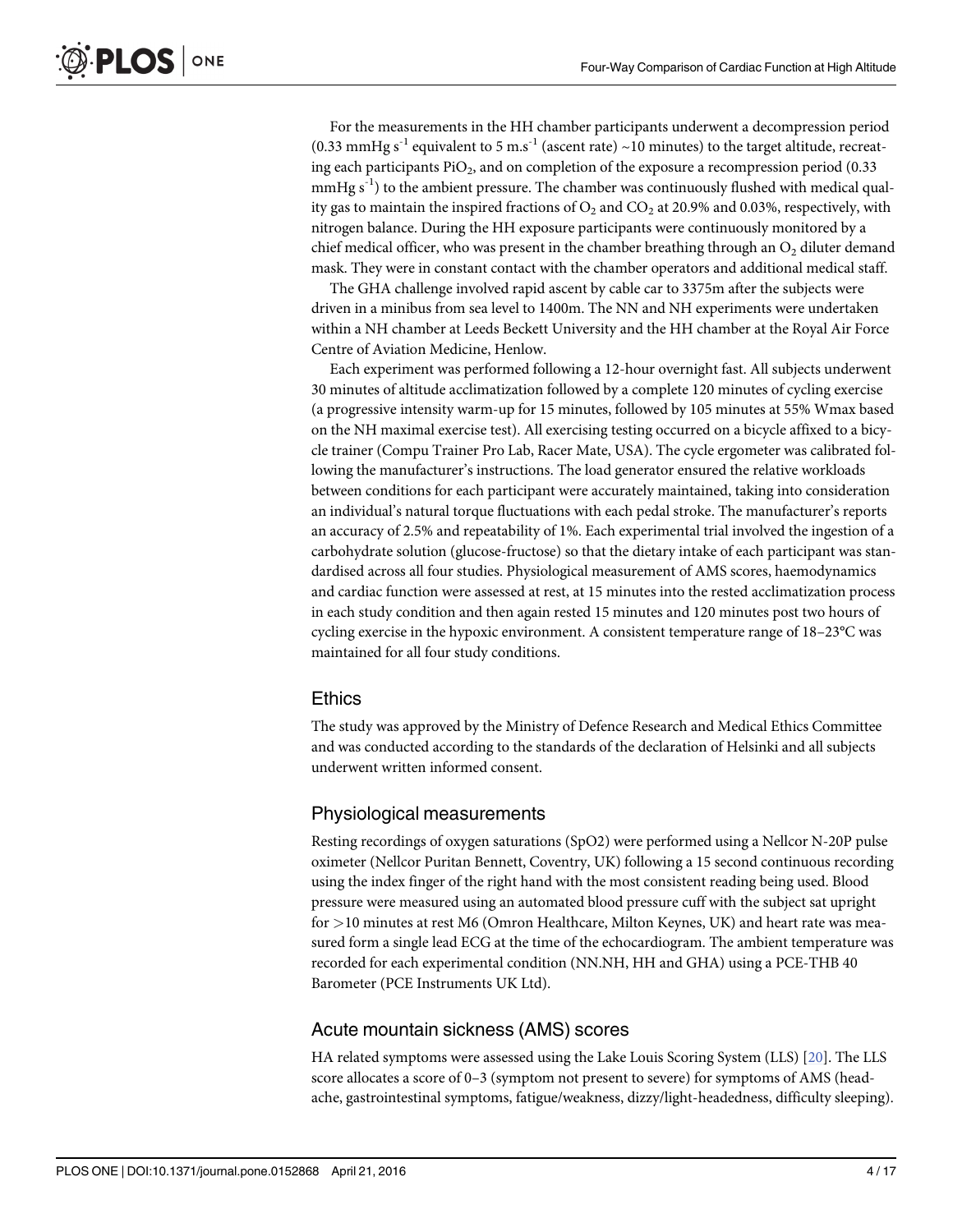<span id="page-5-0"></span>A total score of  $>$ 3 in the presence of a headache is consistent with AMS and  $>$ 6 with severe AMS [\[15,](#page-16-0)[20](#page-17-0)].

#### Echocardiographic assessment

All echocardiographic assessments were undertaken using a portable Vivid I echocardiogram machine (GE Healthcare™, Amersham, Bucks, UK) with a 1.5-3.6 MHz S4 transducer. Pulsedwave and two dimensional colour images were acquired in the parasternal short axis and apical four-chamber view during a short end-expiration pause with the subject lying in the left lateral position. RVSP was estimated from the maximum velocity of the trans-tricuspid gradient using continuous wave Doppler imaging  $[16,21]$  $[16,21]$ . The pulsed-wave sample volume of the conventional Doppler was placed at the tips of the mitral and tricuspid valve leaflets in order to measure the peak early transvalvular flow velocity  $(E)$ , and the peak flow velocity  $(A)$  of late diastolic filling and the E/A ratios [[22](#page-17-0)]. Pulsed-wave TDI volume samples were recorded at the septal and lateral mitral annulus and over the RV free wall to assess early and late diastolic filling due to left ventricular relaxation  $(E')$  and atrial contraction  $(A')$  and long axis systolic function  $(S')$  (10–12,22). The pulmonary artery vascular resistance (PVR) was calculated using the following equation  $PVR = 80 \times TRV/VTI RVOT$  where TRV was the maximal tricuspid regurgitation velocity and velocity time integral of the RV outflow tract velocity measured using pulsed wave doppler at the level of the pulmonary valve in the parasternal short axis view as previously described [[10](#page-16-0)].

Pulsed-wave TDI was used to quantify the respective left and right ventricular isovolumic contraction (ICT) and isovolumic relaxation times (IRT) and the isovolumic contractile velocities (ICV) [\[3\]](#page-16-0). Right and left ventricular myocardial performance (Tei) indices (IRT+ICT/ejection time) were performed using TDI  $[10, 23]$  $[10, 23]$  $[10, 23]$ . Tricuspid annular plane systolic excursion (TAPSE) was recorded using M-Mode as previously described [\[24\]](#page-17-0). The isovolumic contractile velocity was measured at the tricuspid and mitral annulus using PWTDI [[21,22](#page-17-0)]. Stroke volume and cardiac output were calculated using the aortic systolic flow velocity integral, using pulsed-wave profile of aortic blood flow from the apical five chamber view and the cross sectional area of the Left ventricular outflow tract  $[11,12]$  $[11,12]$ 

#### Statistical Methods and power calculations

Data were analysed using SPSS<sup>®</sup> statistics version 22. The Kolmogorov-Smirnov test and inspection of the data was undertaken to assess normality of all continuous data. All data are presented as mean ± standard deviations. Between group comparisons of categorical data for three or more groups were compared using the Fisher's Exact Test. Continuous data across the four experimental altitude groups (NN, HA, NH and HH) were assessed using Ordinary ANOVA with Bonferroni post-test for parametric data and with Kruskal-Wallis and Dunn Post-test for non-parametric data when the P value was <0.05. Time dependent changes (rest, 15 and 120 minutes post exercise) of continuous data within each group were assessed using Repeated measures ANOVA with Bonferroni post-test for parametric data and using Friedman Test with Dunn Post-test for non- parametric data. Correlation was assessed using Spearman Rank correlation with the 95% confidence interval of R. Further exploratory analyses of the three hypoxia groups only were undertaken using a Two-Way split level 3x3 Repeated Measures ANOVA. The within-subjects main effect of time (before and 15 and 120 min after exercise) and the between-subject main effects mode of hypoxia (GHA, NH and HH) with Bonferroni post-tests and their interactions (and effect size, Eta  $[n^2]$ ) were assessed. A two<br>tailed Barelye <0.05 was considered statistically simificant for all comparisons tailed  $P$  value  $<$  0.05 was considered statistically significant for all comparisons.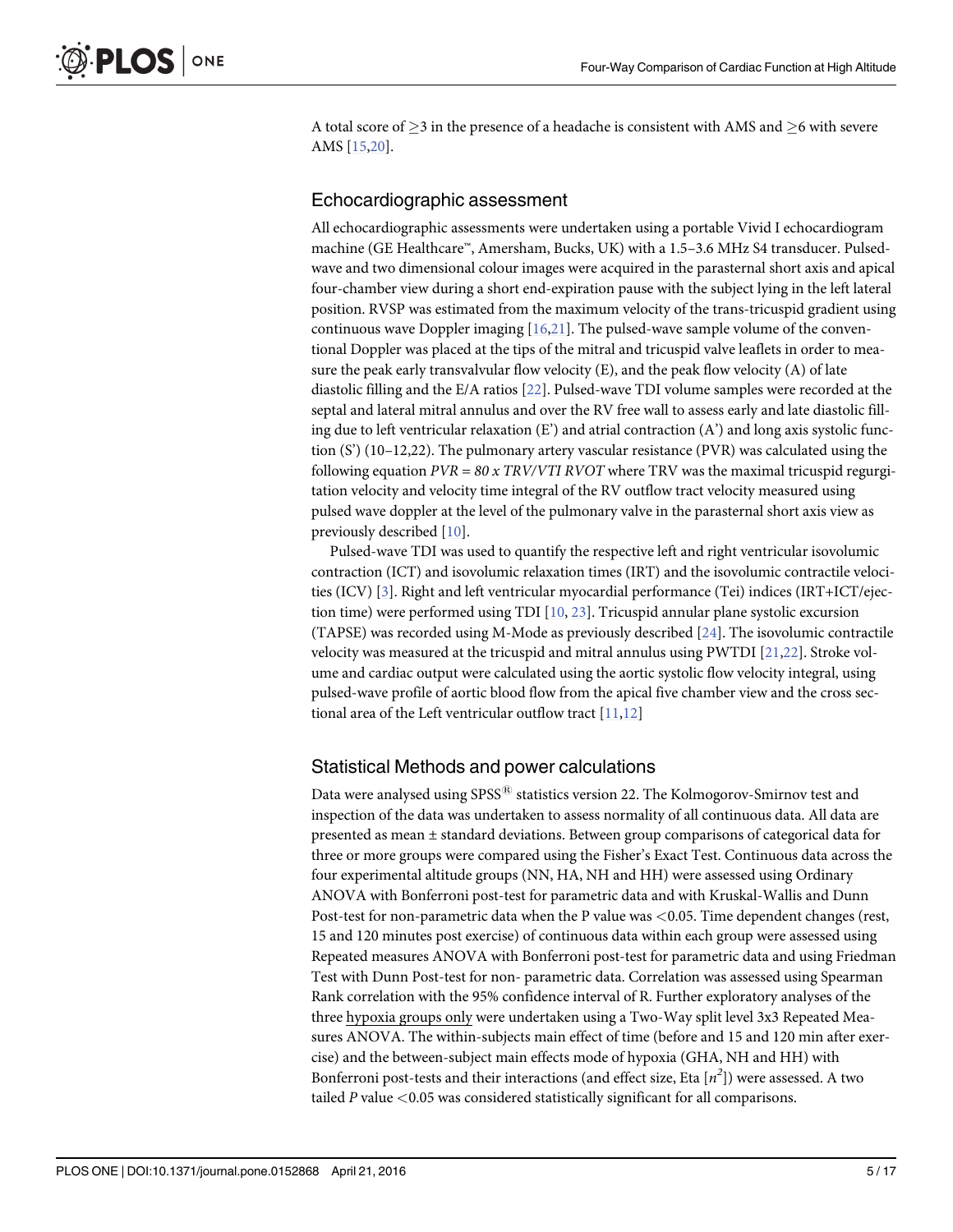<span id="page-6-0"></span>Sample size calculations were based on previous studies. In 11 out of the 13 prior comparative experimental hypoxia studies the sample size has been between 7–12 subjects [[2](#page-16-0)]. In another very recent comparative study of six subjects Beidleman et al observed that cycling time trial performance was impaired to a greater degree in HH versus NH at the same ambient PO<sub>2</sub> equivalent to 4,300 m despite similar cardiorespiratory responses [\[17\]](#page-16-0). Hence, based on this previously published work it was calculated that a sample size of  $\geq$  12 subjects would be sufficient to detect a significant difference in cardiac performance and allow for a minimum group sample size of 6 subjects in the event of any drop outs given the intense and prolonged nature of these four group comparisons.

#### Results

Fourteen subjects completed the genuine HA phase, 11 the sea level study, 12 with NH and 6 under HH. All subjects completed the exercise task in each group. Non-completion was mainly due to inter-current illness and in the case of HH failure to clear their ears or voluntary withdrawal. There were no significant differences in any of the baseline demographics across the four groups with similar ages, sex, height, and body weight and body mass indices (Table 1; [S1](#page-15-0) and [S2](#page-15-0) Tables).

#### Physiological and haemodynamic indices

The mean peak oxygen consumption (VO<sub>2</sub>) at baseline with NN was  $46.3\pm5.7$ mls/kg/minute. There was no difference in the mean peak  $VO<sub>2</sub>$  among the subjects who were subsequently included in the GHA, NH and HH groups respectively (46.7±5.7, 46.2±5.2 and 47.2±4.7 mls/kg/ minute;  $P = 0.98$ ). As expected peak VO<sub>2</sub> was significantly lower under NH versus NN (38.9± vs 46.3 $\pm$ 5.7 mls/kg/minute; P = 0.007).

The ambient temperature was marginally but significantly higher with HH versus NH and HH (Table 1). There was a significant reduction in  $SpO<sub>2</sub>$  across all three hypoxia environments (GHA, NH and HH) compared with NN (P<0.001), which was sustained at all three time points (rest, 15 minutes and 120 minutes post exercise) [\(Table 2\)](#page-7-0). On Post-test analysis  $SpO<sub>2</sub>$ was higher at baseline and at 15 minutes post exercise with GHA (89.3±3.4% and 89.3±2.2%) and HH (89.0±3.1 and (89.8±5.0) compared with NH (92.9±1.7 and 93.6±2.5%) ([Table 2\)](#page-7-0). AMS scores were higher at all time points in the three hypoxic conditions versus NN with no between group differences among the hypoxia groups. Absolute resting heart rates were higher

| Variable               | <b>NN</b>       | <b>GHA</b>      | <b>NH</b>        | HH              | P value    |
|------------------------|-----------------|-----------------|------------------|-----------------|------------|
| <b>Number</b>          | 11              | 14              | 12               | 6               |            |
| Age, years             | $26.4 \pm 4.0$  | $25.9 \pm 3.8$  | $26.1 \pm 4.1$   | $26.3 \pm 3.8$  | 0.96       |
| Range                  | $22 - 35$       | $21 - 35$       | $21 - 35$        | $22 - 33$       |            |
| Males $(\%)$           | 7(64%)          | 8(57%)          | 8(67%)           | 4(67%)          | 0.99       |
| Height, m              | $175.4 \pm 9.7$ | $174.4 \pm 9.6$ | $175.5 \pm 10.0$ | $178.3 \pm 9.7$ | 0.88       |
| Weight, kg             | $72.5 \pm 8.7$  | $71.5 \pm 9.9$  | $72.9 \pm 10.1$  | $72.8 \pm 11.4$ | 0.99       |
| BMI, kg/m <sup>2</sup> | $23.5 \pm 1.9$  | $23.4 \pm 1.90$ | $23.6 \pm 2.0$   | $22.8 \pm 1.8$  | 0.90       |
| Current smokers n.%    | 6(54.5%)        | 7(50%)          | 5(35.7%)         | 2(33.3%)        | 0.89       |
| Blood haemoglobin g/dL | $14.5 \pm 1.6$  | $14.5 \pm 1.7$  | $14.7 \pm 1.5$   | $15.2 \pm 1.4$  | 0.80       |
| Temperature, °C        | $20.8 \pm 1.7$  | $19.1 \pm 1.4$  | $19.3 \pm 0.5$   | $22.1 \pm 2.0$  | $0.008a$ , |

#### Table 1. Baseline demographics.

NN, normobaric hypoxia; GHA, genuine high altitude; NH, normobaric hypoxia; HH, hypobaric hypoxia Post-test differences: a, NH vs HH; b, GHA vs HH

doi:10.1371/journal.pone.0152868.t001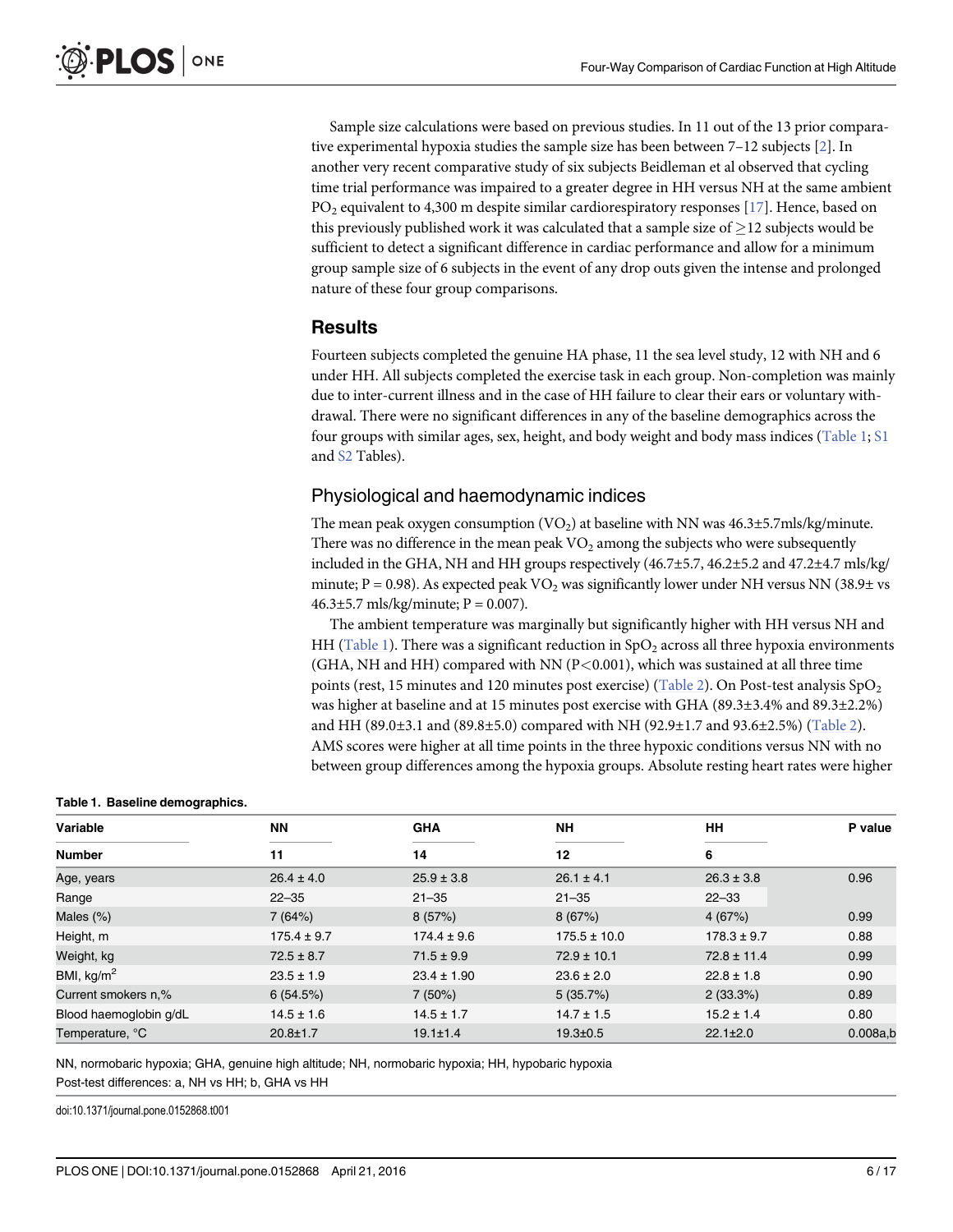| Variable                         | <b>NN</b>         | <b>GHA</b>         | <b>NH</b>          | HH                 | P Value                               |
|----------------------------------|-------------------|--------------------|--------------------|--------------------|---------------------------------------|
| Lake Louise Scores               |                   |                    |                    |                    |                                       |
| -Rest                            | $\mathbf 0$       | $1 \pm 1.0$        | $1.4 \pm 2.3$      | $0.7 \pm 1.2$      | $0.02^{ab}$                           |
| -15 minutes post exercise        | $\mathbf 0$       | $2.7 \pm 3.0$      | $2.6 \pm 2.5$      | $2.7 \pm 3.4$      | $0.004^{ab}$                          |
| -2 hours post exercise           | $\mathbf 0$       | $2.3 \pm 2.2$      | $2.1 \pm 2.1$      | $2.7 \pm 3.0$      | $0.004^{ab}$                          |
| Heart Rate, minute <sup>-1</sup> |                   |                    |                    |                    |                                       |
| -Rest                            | $60.1 \pm 9.9$    | $72.1 \pm 9.0$     | $65.7 \pm 10.6$    | $65.7 \pm 7.5$     | 0.02 <sup>a</sup>                     |
| -15 minutes post exercise        | $79.9 \pm 11.1*$  | $89.7 \pm 8.6*$    | $86.6 \pm 9.9*$    | $88.7 \pm 8.7*$    | 0.09                                  |
| -2 hours post exercise           | $67.5 \pm 9.4$ ** | $89.4 \pm 10.0$ ** | $76.6 \pm 15.3$ ** | $80.2 \pm 11.6$ ** | $0.0005^{a,d}$                        |
| Oxygen Saturations, %            |                   |                    |                    |                    |                                       |
| -Rest                            | $98.6 \pm 1.4$    | $89.3 \pm 3.4$     | $92.9 \pm 1.7$     | $89.0 \pm 3.1$     | $<$ 0.001 $^{\text{abcdf}}$           |
| -15 minutes post exercise        | $98.4 \pm 1.4$    | $89.3 \pm 2.2$     | $93.6 \pm 2.5$     | $89.8 \pm 5.0$     | $<$ 0.01 $\mathrm{a}^{\mathrm{bcdf}}$ |
| -2 hours post exercise           | $98.9 \pm 1.5$    | $91.6 \pm 3.1$ **  | $92.8 \pm 4.3$     | $91.8 \pm 5.2$     | $0.01$ abc                            |

#### <span id="page-7-0"></span>[Table 2.](#page-6-0) Changes in acute mountain sickness (AMS) and haemodynamic variables.

NN, normobaric normoxia; GHA, genuine high altitude; NH, normobaric hypoxia; HH, hypobaric hypoxia; LLS, Lake Louis Scores; AMS-C, Acute Mountain Sickness Scores; Post-test differences: a, NN vs GHA; b, NN vs NH; c, NN vs HH; d, GHA vs NH; e, GHA vs HH; f, NH vs HH

\* rest vs 15 minutes post exercise

\*\* rest vs 2 hours post exercise

doi:10.1371/journal.pone.0152868.t002

across all three hypoxic group time points compared with NN (Table 2). At 120 minutes post exercise, resting heart rates were significantly greater with GHA than NH.

#### Echo parameters of left ventricular function

There were no differences in any of the echo parameters of left ventricular systolic or diastolic function at rest across the four groups. However, at 15 minutes post exercise Cardiac output  $(p = 0.01)$ , septal S'  $(p = 0.02)$  and lateral S'  $(p = 0.03)$  and septal A'  $(p = 0.003)$  velocities were higher with all forms of hypoxia compared with NN with no differences between the hypoxic groups ([Table 3](#page-8-0)). At 120 minutes post exercise cardiac output ( $p = 0.006$ ), septal S' ( $p = 0.04$ ), mitral A ( $p = 0.009$ ) and lateral S' ( $p = 0.02$ ) velocities were higher with acute hypoxia versus NN, with no intergroup differences among the three hypoxia groups ([Table 3;](#page-8-0) [Fig 1\)](#page-9-0). Exercise led to an increase in the post exercise left ventricular myocardial performance (Tei) index across all four groups, which was significant at 15 minutes post exercise in the NN, NH and HH groups and only in the HH at 120 minutes post exercise compared with baseline rest [\(Table 3\)](#page-8-0). Compared with baseline, stroke volume fell at 15 minutes post exercise under all four experimental conditions before increasing again in all except the HH group where the fall in stroke volume was sustained.

#### Echo parameters of right ventricular function

Resting RVSP ( $p = 0.0002$ ), PVR ( $p = 0.0002$ ) and tricuspid A velocities ( $p = 0.01$ ) were higher with all forms of hypoxia compared with NN with no between group differences among the three hypoxia groups ( $Table 4$ ). Compared with NN at 15 minutes post exercise RVSP  $(p = 0.04)$ , Tricuspid S'  $(p = 0.009)$  and A'  $(p = 0.0001)$  velocities and the right ventricular Tei Index (0.001) were greater with hypoxia. The tricuspid A' velocity was significantly higher with GHA and the Tei index and RVSP with HH on post-test analysis. At 120 minutes post exercise the RVSP (p = 0.0006), Tricuspid A (p = 0.006), tricuspid S' (p = 0.03) and A' (p = 0.0007) velocities and the RV Tei index ( $p = 0.004$ ) were higher with hypoxia than NN (Figs [2](#page-11-0) and [3\)](#page-12-0). The rise in tricuspid A' velocity, RV Tei index and RVSP were greatest among the GHA and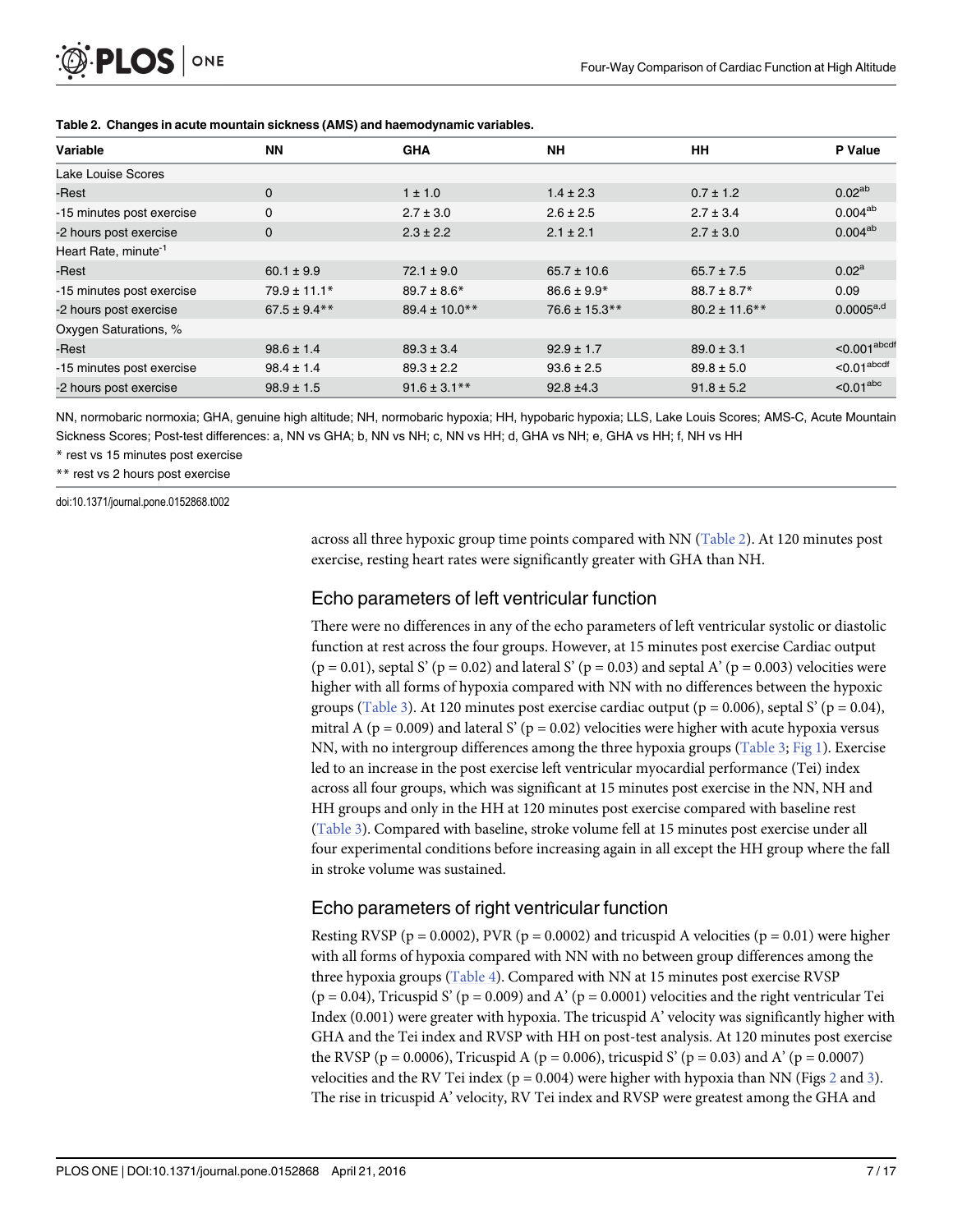#### <span id="page-8-0"></span>[Table 3.](#page-7-0) Changes in Echo derived markers of Left ventricular function.

| Variable                  | ΝN                 | <b>GHA</b>        | NΗ                 | HH                | P Value              |
|---------------------------|--------------------|-------------------|--------------------|-------------------|----------------------|
| Stroke volume, ml         |                    |                   |                    |                   |                      |
| -Rest                     | $71.5 \pm 11.9$    | $74.1 \pm 11.7$   | 73.6 ± 13.6        | $74.7 \pm 8.4$    | 0.85                 |
| -15 minutes post exercise | 60.6 ± 8.2 $*$     | $62.7 \pm 8.5*$   | 66.5 ± 11.5 $*$    | $69.8 \pm 8.5$    | 0.16                 |
| -2 hours post exercise    | $66.1 \pm 10.2$    | $66.6 \pm 9.3$ ** | 70.9 ± 12.6        | $69.7 \pm 9.5$    | 0.58                 |
| Cardiac output, L/minute  |                    |                   |                    |                   |                      |
| -Rest                     | $4.3 \pm 0.8$      | $5.3 \pm 1.1$     | $4.9 \pm 1.3$      | $4.9 \pm 1.0$     | 0.24                 |
| -15 minutes post exercise | $4.8 \pm 0.8$      | $5.6 \pm 1.0$     | $5.9 \pm 1.1*$     | $6.2 \pm 0.9*$    | $0.01^{b,c}$         |
| -2 hours post exercise    | $4.4 \pm 0.5$      | $5.9 \pm 1.1$     | $5.4 \pm 1.2$      | $5.6 \pm 0.9$     | 0.006 <sup>a</sup>   |
| Mitral E velocity, cm/s   |                    |                   |                    |                   |                      |
| -Rest                     | $88.6 \pm 9.6$     | $90.1 \pm 12.5$   | $92.5 \pm 18.2$    | $95.2 \pm 11.7$   | 0.78                 |
| -15 minutes post exercise | $72.0 \pm 16.2*$   | $81.8 \pm 13.2$   | $77.4 \pm 15.2*$   | $84.5 \pm 18.5$   | 0.19                 |
| -2 hours post exercise    | $76.5 \pm 15.0$    | $85.4 \pm 14.0$   | $79.8 \pm 13.3$ ** | 76.7 ± 17.6 **    | 0.48                 |
| Mitral A velocity, cm/s   |                    |                   |                    |                   |                      |
| -Rest                     | $48.5 \pm 14.4$    | $51.8 \pm 9.2$    | $55.2 \pm 11.0$    | $58.2 \pm 11.4$   | 0.39                 |
| -15 minutes post exercise | $56.7 \pm 9.5$     | $63.3 \pm 17.3$   | $68.5 \pm 12.1*$   | $64.3 \pm 11.0$   | 0.23                 |
| -2 hours post exercise    | $46.6 \pm 12.4$    | $59.9 \pm 14.8$   | $67.8 \pm 16.7$ ** | $62.0 \pm 10.1$   | 0.009 <sup>b</sup>   |
| Mitral E/A ratio          |                    |                   |                    |                   |                      |
| -Rest                     | $1.71 \pm 0.27$    | $1.79 \pm 0.42$   | $1.71 \pm 0.37$    | $1.67 \pm 0.26$   | 0.87                 |
| -15 minutes post exercise | $1.08 \pm 0.25*$   | $1.39 \pm 0.45*$  | $1.15 \pm 0.26*$   | $1.35 \pm 0.36$   | 0.13                 |
| -2 hours post exercise    | $1.25 \pm 0.42$ ** | $1.53 \pm 0.55$   | $1.26 \pm 0.42$ ** | 1.27±0.24*        | 0.32                 |
| Septal S' velocity, cm/s  |                    |                   |                    |                   |                      |
| -Rest                     | $8.9 \pm 1.4$      | $10.2 \pm 1.4$    | $9.8 \pm 1.6$      | $9.0 \pm 0.9$     | 0.33                 |
| -15 minutes post exercise | $8.3 \pm 1.2$      | $10.1 \pm 1.7$    | $9.4 \pm 1.2$      | $9.8 \pm 0.8$     | 0.02 <sup>a</sup>    |
| -2 hours post exercise    | $8.9 \pm 1.4$      | $10.9 \pm 1.7$    | $9.8 \pm 1.2$      | $9.7 \pm 1.2$     | $0.04^{\rm a}$       |
| Septal E' velocity, cm/s  |                    |                   |                    |                   |                      |
| -Rest                     | $13.0 \pm 1.6$     | $12.9 \pm 1.9$    | $13.3 \pm 3.3$     | $13.2 \pm 1.5$    | 0.97                 |
| -15 minutes post exercise | $10.8 \pm 1.5*$    | $12.9 \pm 1.9$    | $12.7 \pm 3.0$     | $12.7 \pm 1.5$    | 0.11                 |
| -2 hours post exercise    | $11.6 \pm 1.6$ **  | $12.7 \pm 2.5$    | $12.0 \pm 2.0$     | $11.0 \pm 1.8$ ** | 0.36                 |
| Septal A' velocity, cm/s  |                    |                   |                    |                   |                      |
| -Rest                     | $7.9 \pm 2.3$      | $8.6 \pm 2.2$     | $9.6 \pm 2.2$      | $8.3 \pm 2.0$     | 0.09                 |
| -15 minutes post exercise | $8.2 \pm 1.2$      | $11.2 \pm 3.4*$   | $11.1 \pm 2.2*$    | $10.8 \pm 2.3*$   | 0.003 <sup>abc</sup> |
| -2 hours post exercise    | $8.5 \pm 1.8$      | $10.7 \pm 3.1$ ** | $10.9 \pm 2.6$     | $10.0 \pm 1.1$    | 0.11                 |
| Septal ICV, cm/s          |                    |                   |                    |                   |                      |
| -Rest                     | $6.5 \pm 1.8$      | $7.1 \pm 1.6$     | $7.0 \pm 2.1$      | $6.8 \pm 1.3$     | 0.80                 |
| -15 minutes post exercise | $7.1 \pm 2.1$      | $8.4 \pm 2.9$     | $7.2 \pm 2.2$      | $6.8 \pm 2.4$     | 0.55                 |
| -2 hours post exercise    | $7.2 \pm 1.9$      | $8.8 \pm 3.2$     | $7.3 \pm 2.1$      | $7.7 \pm 2.2$     | 0.46                 |
| Lateral S' velocity, cm/s |                    |                   |                    |                   |                      |
| -Rest                     | $11.1 \pm 2.2$     | $12.1 \pm 2.5$    | $12.6 \pm 2.4$     | $10.7 \pm 1.7$    | 0.06                 |
| -15 minutes post exercise | $10.9 \pm 1.4$     | $13.8 \pm 2.8$    | $12.1 \pm 2.4$     | $13.5 \pm 2.2*$   | 0.03 <sup>a</sup>    |
| -2 hours post exercise    | $12.1 \pm 2.3$     | $15.1 \pm 2.9$ ** | $12.9 \pm 2.3$     | $12.8 \pm 1.6$ ** | $0.02^{\rm a}$       |
| Lateral E' velocity cm/s  |                    |                   |                    |                   |                      |
| -Rest                     | $18.3 \pm 3.1$     | $18.6 \pm 2.1$    | $20.8 \pm 2.8$     | $17.8 \pm 2.8$    | 0.90                 |
| -15 minutes post exercise | $16.5 \pm 2.8$     | $17.9 \pm 3.2$    | $17.2 \pm 2.5*$    | $15.5 \pm 1.6$    | 0.52                 |
| -2 hours post exercise    | $17.4 \pm 2.7$     | $18.0 \pm 3.8$    | $18.1 \pm 3.2**$   | $16.0 \pm 2.3$    | 0.57                 |
| Lateral A' velocity cm/s  |                    |                   |                    |                   |                      |
| -Rest                     | $7.9 \pm 2.5$      | $9.4 \pm 2.8$     | $9.0 \pm 2.6$      | $7.7 \pm 2.2$     | 0.30                 |
| -15 minutes post exercise | $8.4 \pm 2.3$      | $10.6 \pm 2.4$    | $10.1 \pm 2.5$     | $10.5 \pm 2.2$    | 0.13                 |

(Continued)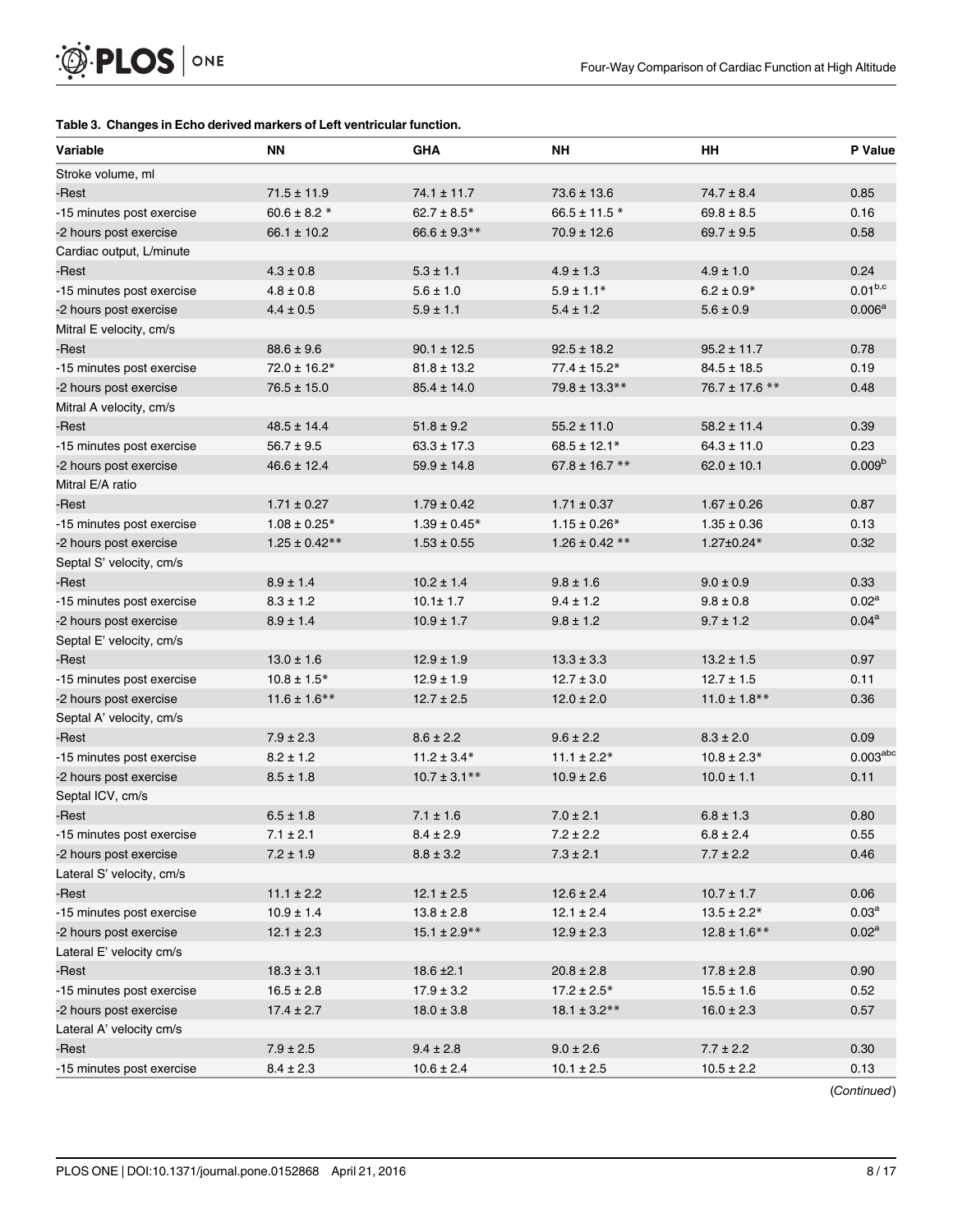<span id="page-9-0"></span>

|  | <b>Table 3.</b> (Continued) |
|--|-----------------------------|
|--|-----------------------------|

| Variable                   | <b>NN</b>        | <b>GHA</b>      | <b>NH</b>        | HH                 | P Value |
|----------------------------|------------------|-----------------|------------------|--------------------|---------|
| -2 hours post exercise     | $8.9 \pm 2.2$    | $10.7 \pm 3.5$  | $9.9 \pm 3.2$    | $9.8 \pm 2.9$      | 0.54    |
| Lateral ICV, cm/s          |                  |                 |                  |                    |         |
| -Rest                      | $8.1 \pm 2.0$    | $9.1 \pm 2.8$   | $7.6 \pm 2.0$    | $7.7 \pm 1.6$      | 0.34    |
| -15 minutes post exercise  | $8.6 \pm 1.8$    | $9.6 \pm 3.0$   | $9.2 + 2.5$      | $10.7 \pm 3.1*$    | 0.52    |
| -2 hours post exercise     | $9.2 \pm 1.8$    | $8.9 \pm 3.6$   | $9.5 \pm 2.5$ ** | $8.8 \pm 1.8$      | 0.94    |
| Left ventricular Tei Index |                  |                 |                  |                    |         |
| -Rest                      | $0.28 \pm 0.04$  | $0.30 \pm 0.03$ | $0.29 \pm 0.04$  | $0.29 \pm 0.03$    | 0.59    |
| -15 minutes post exercise  | $0.33 \pm 0.04*$ | $0.32 \pm 0.04$ | $0.33 \pm 0.03*$ | $0.37 \pm 0.06*$   | 0.15    |
| -2 hours post exercise     | $0.32 \pm 0.04$  | $0.33 \pm 0.03$ | $0.33 \pm 0.03$  | $0.36 \pm 0.02$ ** | 0.13    |

NN, normobaric normoxia; GHA, genuine high altitude; NH, normobaric hypoxia; HH, hypobaric hypoxia; ICV, isovolumic contractile velocity; Between group post-test differences: a, NN vs GHA; b, NN vs NH; c, NN vs HH; Within groups repeated measures post-test difference

\* rest vs 15 minutes post exercise

\*\* rest vs 2 hours post exercise

doi:10.1371/journal.pone.0152868.t003

HH groups respectively on post-test analysis ([Table 4\)](#page-10-0). There was a trend for higher PVR with HH than with either NH or GHA at all three sampling time points ( $p$ <0.05 for trend). There was a significant correlation between pulmonary vascular resistance and the RV Tei index  $(r = 0.54; 95\% \text{ CI } 0.09 - 0.81).$ 



[Fig 1. C](#page-7-0)hanges in the left ventricular lateral S' velocities (marginal means) with differing experimental conditions and duration of hypoxia (time 1 = baseline rest, time 2 = 15 minutes post exercise and time 3 = 120 minutes post exercise). \* demonstrates between group differences on post test.

doi:10.1371/journal.pone.0152868.g001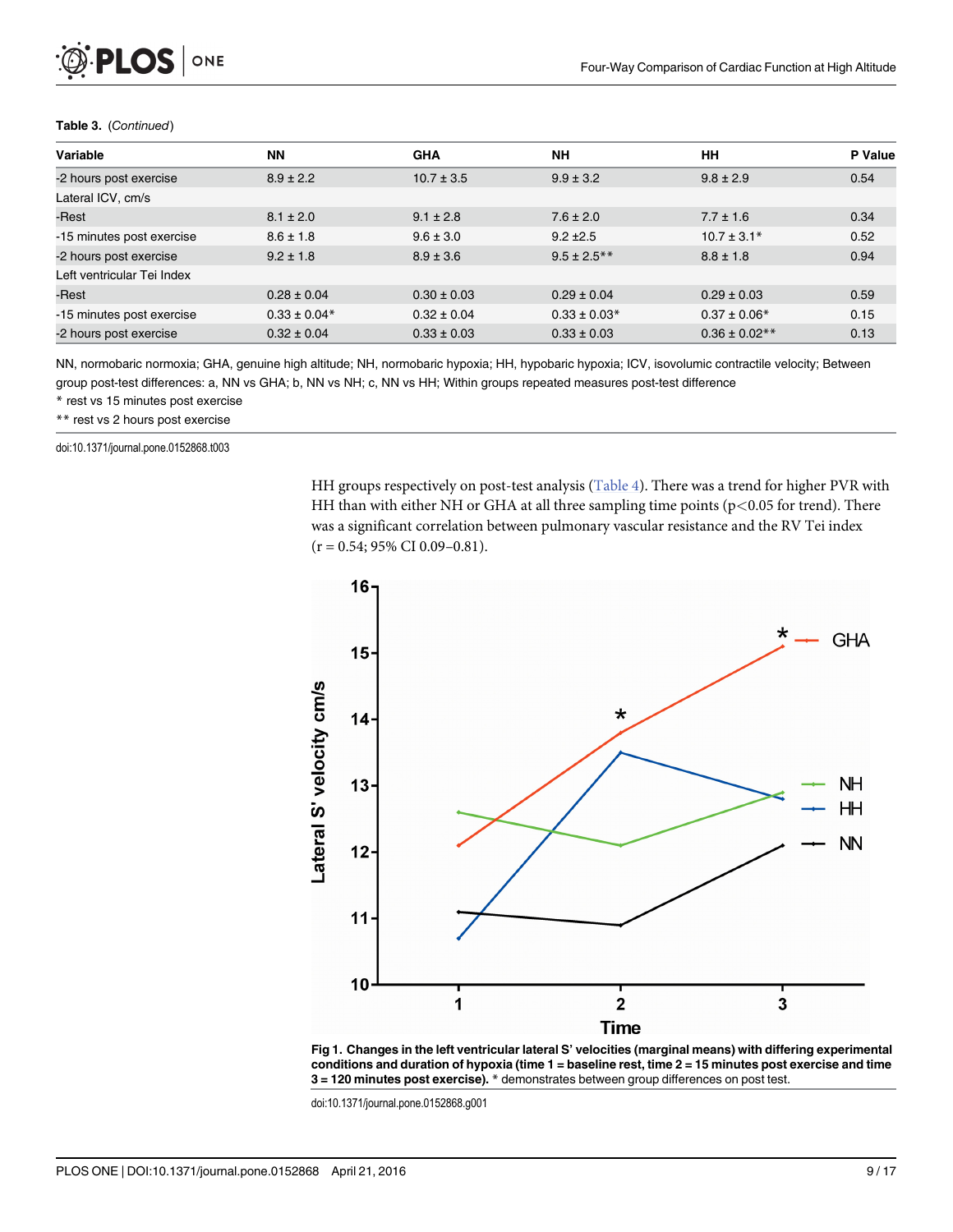#### <span id="page-10-0"></span>[Table 4.](#page-7-0) Changes in Echo derived markers of right ventricular function.

|                                                     | <b>Sea Level</b>    | <b>GHA</b>        | <b>NH</b>          | <b>HH</b>          | P Value              |
|-----------------------------------------------------|---------------------|-------------------|--------------------|--------------------|----------------------|
| Right ventricular systolic pressure, mmHg           |                     |                   |                    |                    |                      |
| -Rest                                               | $21.8 \pm 4.0$      | $31.8 \pm 3.7$    | $31.5 \pm 5.8$     | $31.7 \pm 4.0$     | $0.0002^{abc}$       |
| -15 minutes post exercise                           | $27.6 \pm 5.2*$     | $31.9 \pm 6.1$    | $31.4 \pm 5.7$     | $35.2 \pm 5.7$     | 0.04 <sup>c</sup>    |
| -2 hours post exercise                              | $28.2 \pm 4.0$ **   | $32.0 \pm 6.4$    | $32.0 \pm 5.6$     | $36.1 \pm 8.1$     | 0.0006 <sup>cf</sup> |
| Pulmonary vascular resistance dynes/cm <sup>5</sup> |                     |                   |                    |                    |                      |
| -Rest                                               | $86.5 \pm 13.8$     | $107.5 \pm 12.2$  | $106.1 \pm 15.9$   | $118.7 \pm 15.1$   | $0.0002^{a,b,c}$     |
| -15 minutes post exercise                           | $111.5 \pm 11.3*$   | $116.8 \pm 20.1$  | $118.8 \pm 19.3*$  | $127.3 \pm 13.8$   | 0.11                 |
| -2 hours post exercise                              | $106.7 \pm 12.8$ ** | $114.5 \pm 22.3$  | $117.2 \pm 15.6$   | $129.1 \pm 12.2$   | 0.04 <sup>c</sup>    |
| TAPSE, cm                                           |                     |                   |                    |                    |                      |
| -Rest                                               | $2.6 \pm 0.4$       | $2.2 \pm 0.3$     | $2.4 \pm 0.3$      | $2.6 \pm 0.3$      | 0.05                 |
| -15 minutes post exercise                           | $2.3 \pm 0.4*$      | $2.3 \pm 0.3$     | $2.4 \pm 0.3$      | $2.5 \pm 0.3$      | 0.63                 |
| -2 hours post exercise                              | $2.3 \pm 0.3$ **    | $2.5 \pm 0.3$ **  | $2.4 \pm 0.3$      | $2.6 \pm 0.3$      | 0.27                 |
| Tricuspid E velocity cm/s                           |                     |                   |                    |                    |                      |
| -Rest                                               | $56.2 \pm 8.3$      | $63.4 \pm 18.1$   | $62.2 \pm 12.9$    | $66.2 \pm 11.5$    | 0.43                 |
| -15 minutes post exercise                           | $50.4 \pm 9.1$      | $58.2 \pm 12.5$   | $50.8 \pm 9.6*$    | $57.7 \pm 9.0$     | 0.16                 |
| -2 hours post exercise                              | $53.9 \pm 10.2$     | $58.5 \pm 14.0$   | $58.4 \pm 10.5$    | $54.3 \pm 10.6$ ** | 0.67                 |
| Tricuspid A velocity cm/s                           |                     |                   |                    |                    |                      |
| -Rest                                               | $33.7 \pm 5.2$      | $37.6 \pm 1.0$    | $45.9 \pm 9.6$     | $43.3 \pm 10.0$    | 0.01 <sup>b</sup>    |
| -15 minutes post exercise                           | $39.9 \pm 9.0*$     | $45.8 \pm 12.3*$  | $51.5 \pm 13.1$    | $45.2 \pm 13.7$    | 0.16                 |
| -2 hours post exercise                              | $35.4 \pm 8.4$      | $40.4 \pm 7.4$    | $51.7 \pm 16.0$    | $40.2 \pm 7.1$     | 0.006 <sup>b</sup>   |
| Right ventricular S' velocity, cm/s                 |                     |                   |                    |                    |                      |
| -Rest                                               | $14.7 \pm 1.3$      | $15.5 \pm 1.1$    | $15.4 \pm 1.6$     | $14.5 \pm 2.8$     | 0.45                 |
| -15 minutes post exercise                           | $13.2 \pm 1.7$      | $15.4 \pm 1.5$    | $13.4 \pm 1.8*$    | $15.2 \pm 1.9$     | 0.009 <sup>a</sup>   |
| -2 hours post exercise                              | $13.9 \pm 1.9$      | $16.4 \pm 2.0$    | $14.3 \pm 2.3$     | $14.8 \pm 2.9$     | 0.03 <sup>a</sup>    |
| Right ventricular E' velocity, cm/s                 |                     |                   |                    |                    |                      |
| -Rest                                               | $14.2 \pm 2.9$      | $16.4 \pm 3.5$    | $14.8 \pm 2.8$     | $15.7 \pm 2.9$     | 0.30                 |
| -15 minutes post exercise                           | $13.3 \pm 3.8$      | $16.6 \pm 3.8$    | $15.3 \pm 4.7$     | $15.3 \pm 4.5$     | 0.23                 |
| -2 hours post exercise                              | $13.7 \pm 3.0$      | $16.4 \pm 2.7$    | $15.4 \pm 3.3$     | $15.2 \pm 5.5$     | 0.23                 |
| Right ventricular A' velocity, cm/s                 |                     |                   |                    |                    |                      |
| -Rest                                               | $11.1 \pm 1.9$      | $11.5 \pm 2.1$    | $10.2 \pm 1.9$     | $12.2 \pm 1.5$     | 0.16                 |
| -15 minutes post exercise                           | $10.9 \pm 2.5$      | $17.5 \pm 3.1*$   | $13.2 \pm 4.1*$    | $14.8 \pm 1.5$     | $0.0001^{ad}$        |
| -2 hours post exercise                              | $12.5 \pm 2.4$      | $18.1 \pm 3.7$ ** | $14.9 \pm 3.3*$    | $14.8 \pm 1.3$ **  | $0.0007^{\text{a}}$  |
| Right ventricular ICV velocity, cm/s                |                     |                   |                    |                    |                      |
| -Rest                                               | $9.5 \pm 2.7$       | $10.5 \pm 2.3$    | $8.9 \pm 1.9$      | $9.1 \pm 1.6$      | 0.43                 |
| -15 minutes post exercise                           | $10.8 \pm 2.7$      | $12.5 \pm 3.1$    | $10.2 \pm 2.7$     | $11.7 \pm 2.1*$    | 0.14                 |
| -2 hours post exercise                              | $11.3 \pm 3.1$      | $12.2 \pm 3.3$    | $10.6 \pm 1.9$     | $9.7 \pm 1.8$      | 0.24                 |
| Right ventricular Tei Index                         |                     |                   |                    |                    |                      |
| -Rest                                               | $0.29 \pm 0.05$     | $0.32 \pm 0.04$   | $0.29 \pm 0.03$    | $0.30 \pm 0.06$    | 0.29                 |
| -15 minutes post exercise                           | $0.33 \pm 0.04$     | $0.37 \pm 0.05*$  | $0.33 \pm 0.03$    | $0.41 \pm 0.05*$   | 0.001 <sup>cf</sup>  |
| -2 hours post exercise                              | $0.32 \pm 0.06$     | $0.31 \pm 0.05$   | $0.34 \pm 0.07$ ** | $0.39 \pm 0.05$ ** | 0.04 <sup>e</sup>    |

NN, normobaric normoxia; GHA, genuine high altitude; NH, normobaric hypoxia; HH, hypobaric hypoxia; TAPSE, trans annular plane systolic excursion; ICV, isovolumic contractile velocity; Between group post-test differences: a, NN vs GHA; b, NN vs NH; c, NN vs HH; d, GHA vs NH; e, GHA vs HH; f, NH vs HH. Within groups repeated measures post-test difference

\* rest versus 15 minutes post exercise

\*\* rest versus 2 hours post exercise.

doi:10.1371/journal.pone.0152868.t004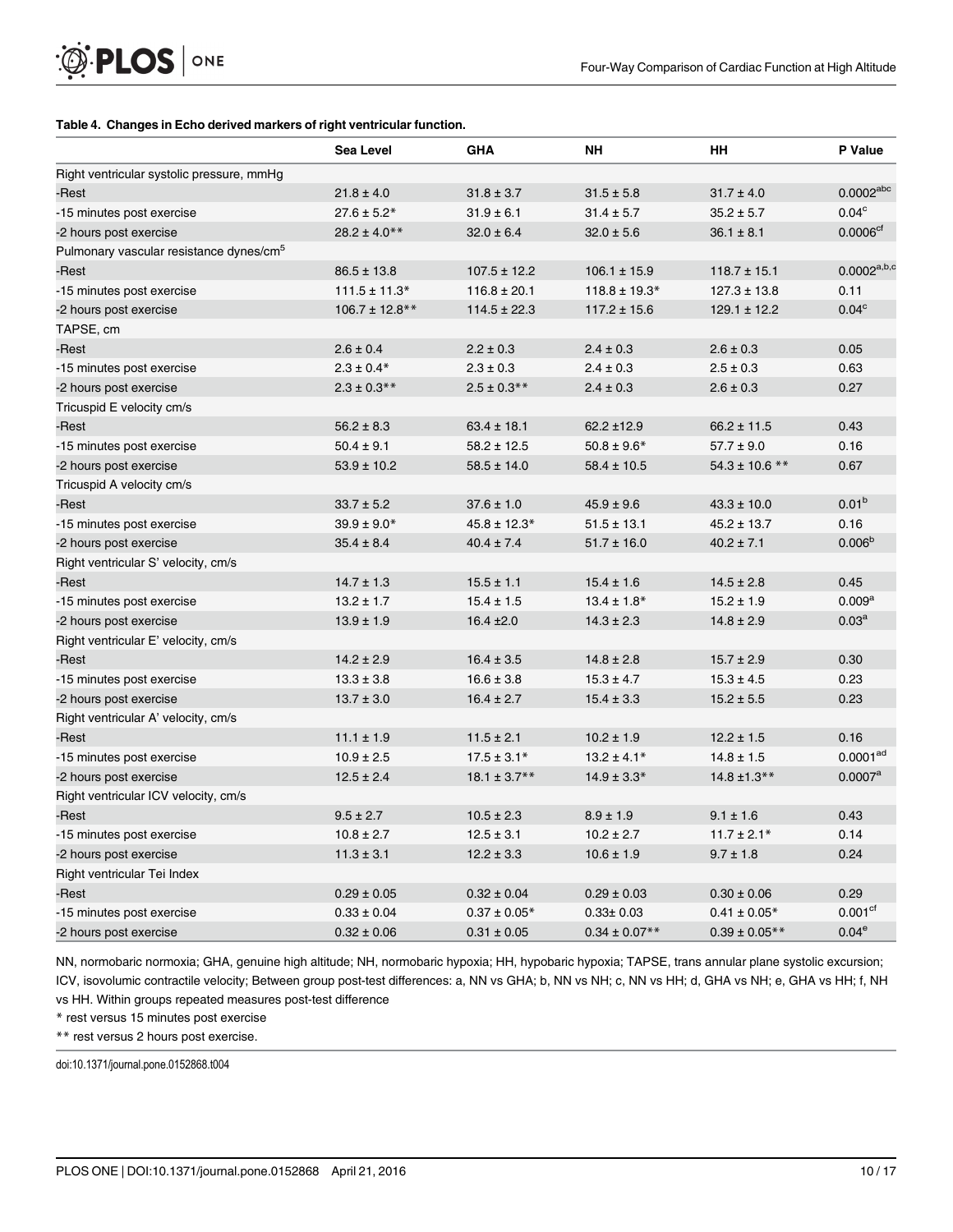<span id="page-11-0"></span>

[Fig 2. C](#page-7-0)hanges in the right ventricular S' velocities (marginal means) with differing experimental conditions and duration of hypoxia (time 1 = baseline rest, time 2 = 15 minutes post exercise and time 3 = 120 minutes post exercise). \* demonstrates between group differences on post test.

doi:10.1371/journal.pone.0152868.g002

#### Two-Way Repeated Measures ANOVA comparing the three hypoxia groups

The main effects of hypoxia and time and the potential interactions (mode of hypoxia x time) and post tests are shown in  $Table 5$  for the three hypoxia groups with NN as a reference. There was a significant main-effect for mode of hypoxia on  $SpO<sub>2</sub>$ , Tricuspid A, A' and ICV as well as the RV Tei index ([Table 5](#page-13-0)).

There was a significant main effect for time on heart rate, mitral E and A, septal E' and A', lateral S', E', A' and ICV, left ventricular Tei index and stroke volume, tricuspid E, A' and ICV and RV Tei Index. Within group comparisons of the three hypoxic groups revealed no significant interactions between exercise and time for the majority of echo parameters. However there was a significant mode of hypoxia x time interaction effect for the lateral S' (F  $[2, 56]$  = 3.99; p = 0.006:  $n^2$  = 0.22), tricuspid S' (F [2, 58] = 3.12; p = 0.02:  $n^2$  = 0.16) and the right ven-tricular Tei index (F [2,58] = 4.[1](#page-9-0); p = 0.006;  $n^2 = 0.23$  $n^2 = 0.23$ ) (Figs 1-3, [Table 5\)](#page-13-0). The marginal means were consistently higher at [1](#page-9-0)5 minutes post exercise with GHA and HH than NH (Figs  $1-3$ ).

#### **Discussion**

This is the first study to assess the comparative changes in physiological and cardiac responses to exercise under four differing altitude conditions of NN, GHA, NH and HH. The key findings were that whilst all three hypoxic environments (GHA, NH and HH) led to similar cardiac adaptations at rest notable differences emerged following exercise. Compared with NH, the RVSP and RV Tei indices were higher with HH and the tricuspid A' was higher with GHA.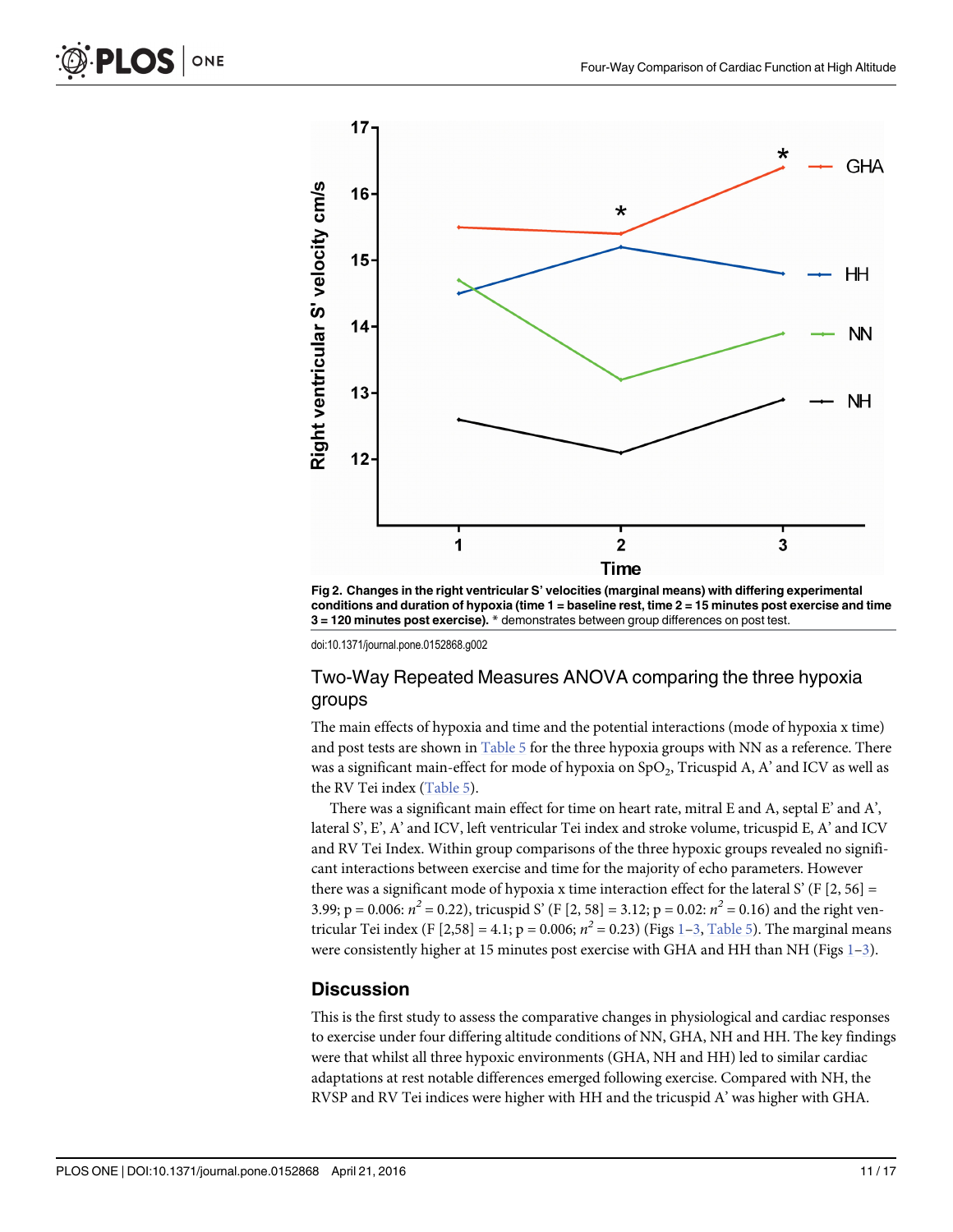<span id="page-12-0"></span>

[Fig 3. C](#page-7-0)hanges in the right ventricular Tei Index (marginal means) with differing experimental conditions and duration of hypoxia (time 1 = baseline rest, time 2 = 15 minutes post exercise and time 3 = 120 minutes post exercise) \* demonstrates between group differences on post test.

doi:10.1371/journal.pone.0152868.g003

The degree of hypoxemia was greater with GHA and HH than with NH at both rest and at 15 minutes post exercise. There were no significant interactions between experimental altitude and time with the exception of the RV performance (Tei index) and the RV (tricuspid) and lateral S' velocities.

There has been considerable debate in the literature as to whether differing modalities of hypoxia challenge are synonymous  $[2-7,25]$  $[2-7,25]$  $[2-7,25]$  $[2-7,25]$ . This is an important issue that remains unresolved and has enormous implications for HA research where inferences are often made from sea level chamber or hypoxia studies about potential responses at genuine HA. There have been only two studies, to date, that have assessed the effects of differing hypoxic environments on cardiac function. Miyagawa et al investigated seven young men who cycled for 40 minutes at 50% peak aerobic power in NN, NH and HH equivalent to 3200m in an artificial climate chamber  $[18]$  $[18]$ . Hence, this was a smaller sample size but similar altitude to our current study. Cardiac output and stroke volume were the only specific cardiac functional assessments performed beyond heart rate and were undertaken using pulse dye densitometry using Indocyanine Green [[18\]](#page-17-0). However, both the reliability and reproducibility of this method has been challenged and its comparison to

more invasive methods of cardiac output determination have yielded conflicting results [\[26,27\]](#page-17-0). In their study, Miyagawa et al did not find any significant effects of experimental condition (trial) on cardiac output or stroke volume but did note there was a significant interactive effect of [trial  $\times$  time] both cardiac output and stroke volume, during exercise, (suggesting that their responses to exercise were significantly different between the experimental conditions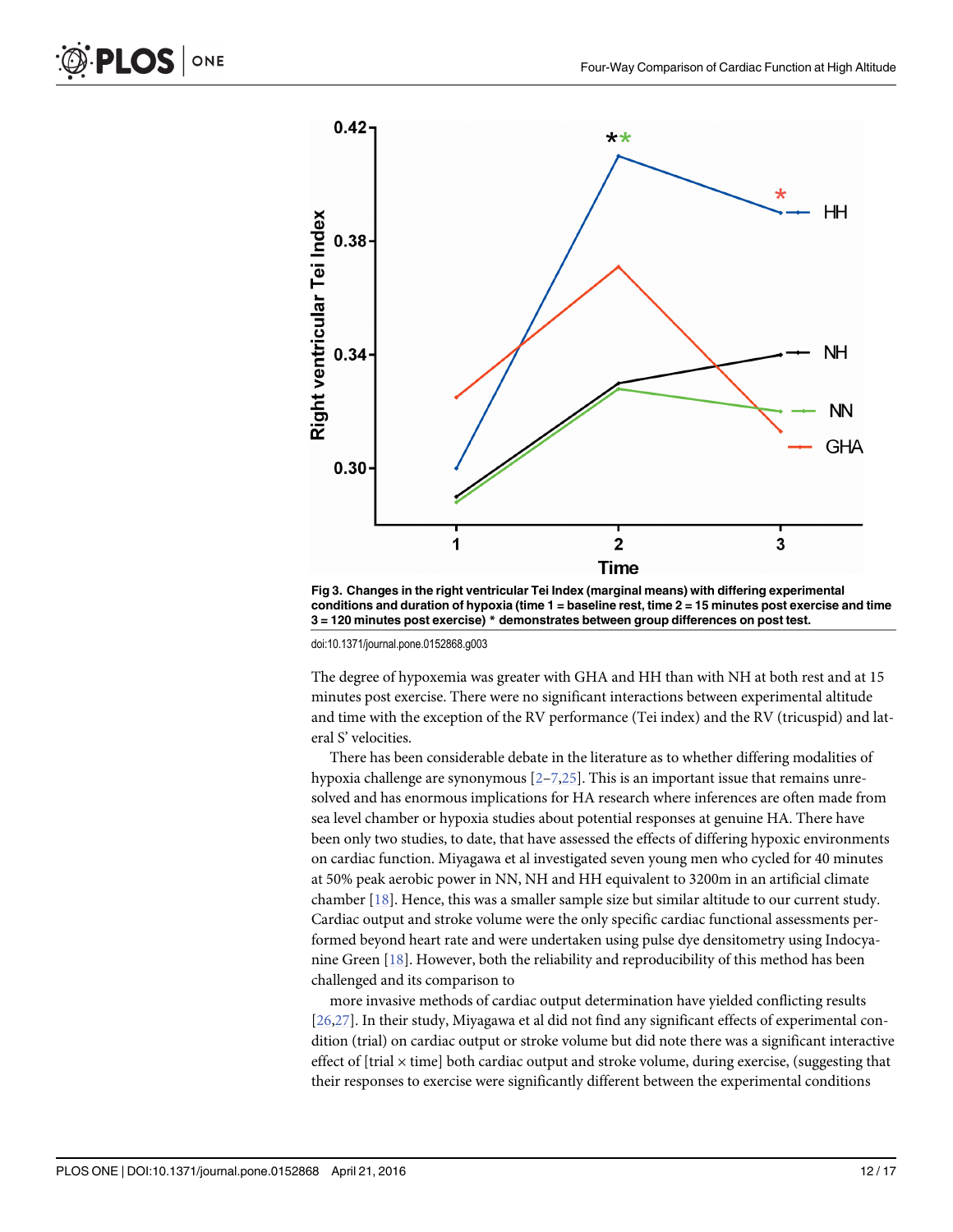<span id="page-13-0"></span>

[Table 5.](#page-11-0) Results of Two-Way Repeated Measures ANOVA comparing the Main Effects of Duration (time) and mode of hypoxia across the three hypoxia groups.

|                               | Mode of hypoxia |                      | <b>Time</b> |                         | Interaction |         |
|-------------------------------|-----------------|----------------------|-------------|-------------------------|-------------|---------|
|                               | F               | P value              | F           | P value                 | F           | P Value |
| SpO <sub>2</sub>              | 6.55            | $0.004^{ac}$         | 2.4         | 0.10                    | 1.2         | 0.34    |
| <b>Heart Rate</b>             | 2.32            | 0.12                 | 75.47       | $<$ 0.001 $^{\rm abc}$  | 2.18        | 0.08    |
| Mitral E velocity             | 0.17            | 0.84                 | 11.97       | $< 0.001$ <sup>ac</sup> | 1.2         | 0.32    |
| Mitral A velocity             | 1.20            | 0.33                 | 5.9         | $0.005$ <sup>ac</sup>   | 0.35        | 0.85    |
| Mitral E/A ratio              | 1.93            | 0.16                 | 10.79       | < 0.0001                | 0.43        | 0.79    |
| Septal S' velocity            | 2.38            | 0.11                 | 0.99        | 0.38                    | 0.72        | 0.58    |
| Septal E' velocity            | 0.20            | 0.82                 | 3.37        | $0.04^{b}$              | 0.77        | 0.55    |
| Septal A' velocity            | 0.29            | 0.75                 | 12.32       | $< 0.001^{ab}$          | 0.36        | 0.83    |
| Septal ICV                    | 1.0             | 0.40                 | 2.70        | 0.08                    | 1.0         | 0.42    |
| Lateral S' velocity           | 1.40            | 0.27                 | 10.28       | $< 0.001^{ab}$          | 3.99        | 0.006   |
| Lateral E' velocity           | 2.20            | 0.13                 | 7.56        | $0.001$ <sup>ab</sup>   | 1.12        | 0.36    |
| Lateral A' velocity           | 0.40            | 0.68                 | 6.97        | $0.002^{ab}$            | 0.58        | 0.68    |
| <b>Lateral ICV</b>            | 0.12            | 0.89                 | 6.99        | $0.002^{\rm a}$         | 2.14        | 0.09    |
| LV Tei Index                  | 2.32            | 0.12                 | 6.48        | $0.003^{\rm a}$         | 1.54        | 0.10    |
| LV stroke volume              | 0.39            | 0.68                 | 10.37       | $0.004$ <sup>ab</sup>   | 0.93        | 0.45    |
| Cardiac output                | 0.23            | 0.80                 | 13.8        | $< 0.001^{ab}$          | 2.52        | 0.06    |
| <b>RVSP</b>                   | 0.70            | 0.51                 | 1.47        | 0.24                    | 0.88        | 0.48    |
| Pulmonary vascular resistance | 2.10            | 0.14                 | 5.85        | $0.005$ <sup>ab</sup>   | 0.27        | 0.76    |
| Tricuspid E velocity          | 0.55            | 0.58                 | 5.15        | 0.009 <sup>a</sup>      | 0.88        | 0.48    |
| <b>Tricuspid A velocity</b>   | 3.90            | 0.03 <sup>a</sup>    | 1.9         | 0.16                    | 0.58        | 0.68    |
| <b>TAPSE</b>                  | 1.21            | 0.31                 | 1.1         | 0.31                    | 2.4         | 0.06    |
| Tricuspid S' velocity         | 2.60            | 0.09                 | 1.3         | 0.30                    | 3.12        | 0.02    |
| Tricuspid E' velocity         | 0.66            | 0.53                 | 0.01        | 0.99                    | 0.10        | 0.98    |
| Tricuspid A' velocity         | 8.20            | 0.002 <sup>a</sup>   | 22.3        | $< 0.001$ <sup>ab</sup> | 1.59        | 0.19    |
| <b>Tricuspid ICV</b>          | 3.40            | $0.048$ <sup>a</sup> | 6.7         | $0.002^a$               | 0.78        | 0.54    |
| Right ventricular Tei Index   | 5.0             | 0.01 <sup>c</sup>    | 16.10       | $< 0.001^{ab}$          | 4.10        | 0.006   |

TAPSE, trans annular plane systolic excursion; RVSP, right ventricular systolic pressure; ICV isovolumic contractile velocity; Results of post hoc tests– time: a baseline versus 15 minutes post exercise, b baseline versus 2h post exercise, c 15 minutes versus 2 hours post exercise, altitude: a GHA vs NH, b GHA vs HH, c NH vs HH

doi:10.1371/journal.pone.0152868.t005

[\[18](#page-17-0)]. This related to the finding of a marked increase in cardiac output and stroke volume in both hypoxic groups versus the NN rather than any observed differences between the two hypoxic groups. Hence, as well as looking at a four-way comparison of the NN, GHA, NH and HH we undertook an additional exploratory analyses of the effects of hypoxia duration (time) and mode and their potential interactions across the three hypoxia groups. In another previous study two separate groups of six subjects were compared following approximately two hours of resting exposure to NH and HH at the equivalent of 4400m [\[17\]](#page-16-0). The only cardiac functional assessment performed was cardiac output, which was measured non-invasively using finger pulse waveform analysis [[17](#page-16-0)]. No between group differences in cardiac output were observed however cycling time trial performance was worse with HH than NH.

In our study we assessed both right and left ventricular systolic and diastolic performance as well as markers of pulmonary artery haemodynamics (RVSP and the PVR) and global biventricular function using the Tei Index which adds significant novelty. Moreover, we ensured that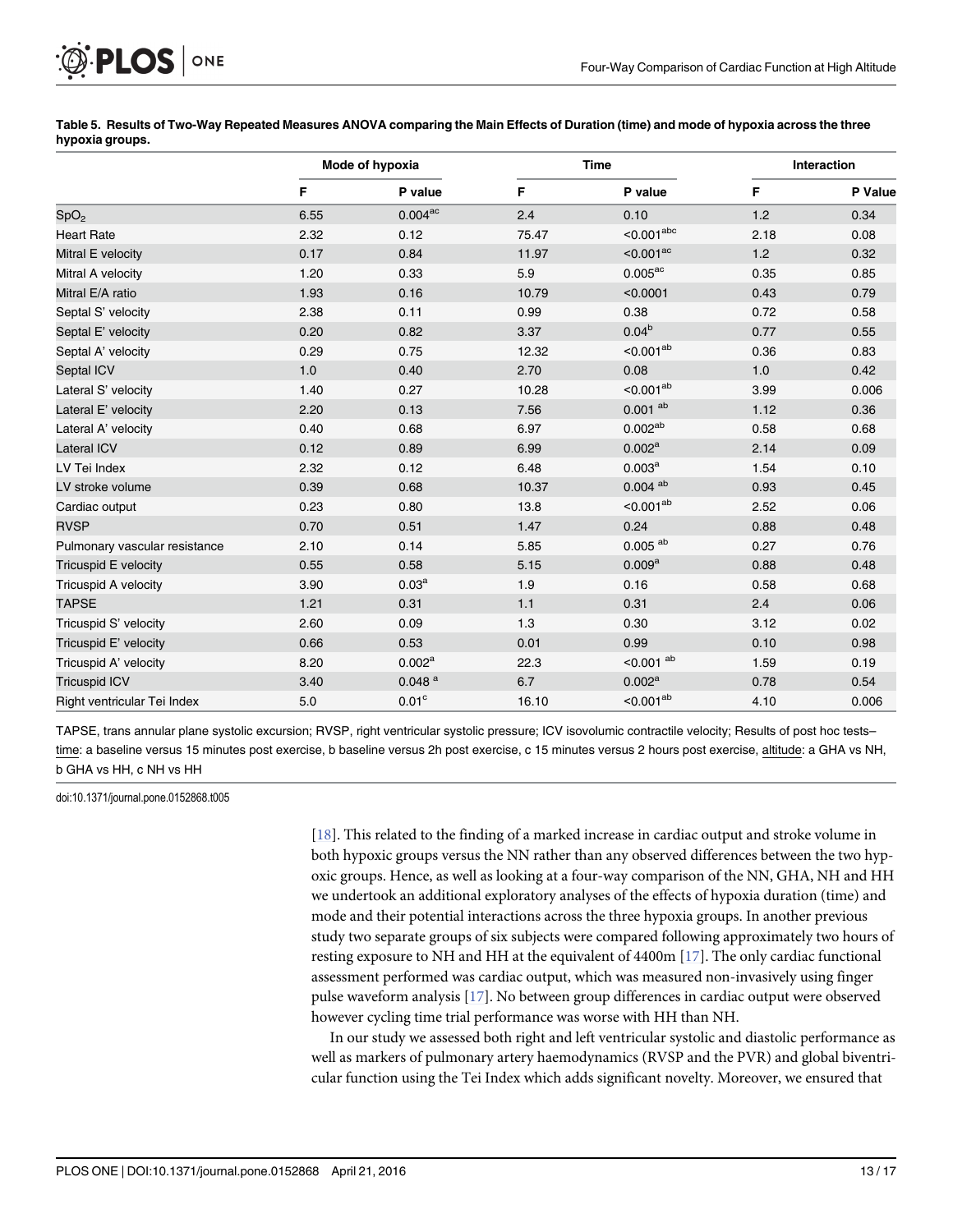<span id="page-14-0"></span>the same exercise work and duration was maintained between the groups to reduce the confounding factor of differing exercise burden on any observed results.

One of the most pertinent findings of our study is the observation that it is not only the hypoxic environment but also exercise in this environment, which influences the cardiac and pulmonary vascular responses. Hence, 'resting' comparisons do not adequately reflect the reality of exposure to HA where there is usually an exercise component. This fact is supported in this study by the interaction between experimental conditions and exercise time for the Tei index and lateral left ventricular and right ventricular (tricuspid) S' velocities (Figs [1](#page-9-0)–[3](#page-12-0)). Whilst no significant between hypoxic group differences were observed over the short duration at rest, several differences emerged following exercise. For example, the RV Tei index and S' velocities and the lateral left ventricular S' velocities were consistently higher at 15 minutes post exercise with GHA and HH than NH. The higher values of RVSP, right ventricular Tei index and PVR and lower  $SpO<sub>2</sub>$  post exercise with HH compared with NH are particularly notable in this study. In a very recent systemic review of crossover trials of HH versus NH, Coppel et al (2015) noted that peripheral  $SpO<sub>2</sub>$  levels were higher with NH in two out of three short studies involving a hypoxic duration of  $\langle 30 \text{ minutes with no notable differences in studies of } \rangle 8 \text{ hours } [2].$  $\langle 30 \text{ minutes with no notable differences in studies of } \rangle 8 \text{ hours } [2].$  $\langle 30 \text{ minutes with no notable differences in studies of } \rangle 8 \text{ hours } [2].$ The authors also noted that arterial blood saturations (SaO<sub>2</sub>) were lower with HH in all three of the previously published short-term hypoxia-duration studies [[2\]](#page-16-0). Our data is consistent with this limited published literature as we observed significantly lower  $SpO<sub>2</sub>$  with HH than with NH. The suggested potential mechanisms to explain these observed differences, include lower minute ventilation, greater intravascular bubble formation and ventilation/perfusion mismatch, increased alveolar dead space as well as differences in alveolar fluid permeability and chemosensitivity with HH versus NH [\[2](#page-16-0), [28](#page-17-0)].

Another factor, which must be considered is the effect of ambient temperature on  $SpO<sub>2</sub>$ readings with finger pulse oximetry. It has been shown that a significant reduction in ambient temperature leads to peripheral vasoconstriction and can lead to a small  $\left($  < 1.4%) increase in  $SpO<sub>2</sub>$  which is thought to be explained by temperature-dependent arteriovenous shunts in the periphery [\[29,30\]](#page-17-0). Variations in core temperature can also affect the SaO<sub>2</sub> (and hence SpO<sub>2</sub>) by rightward shift of the HbO2 dissociation curve  $[31]$  $[31]$ . In our current study, we tried maintain a similar exercise intensity and ambient temperature across all four experimental conditions. However, the ambient temperature was marginally, albeit significantly higher with HH  $(+2-)$ 3°C) versus NH and GHA and unfortunately, we did not record core temperature. Nevertheless, previously published studies have not identified any significant differences in core temperature and thermoregulation between NH and HH [\[2\]](#page-16-0). In either case, we would not expect this small variation in ambient temperature across the differing experimental conditions to lead to meaningful differences in core temperature and  $SaO<sub>2</sub>$ . Nevertheless the small temperature differences between experimental conditions is still a limitation that should be acknowledged. The fact that  $SpO<sub>2</sub>$  was lower and PVR and RVSP were higher with GHA and HH than for NH strengthens our findings, given the well-established reciprocal relationship between  $SpO<sub>2</sub>$  and RVSP/PVR, due to hypoxia driven pulmonary arterial vasoconstriction [[10](#page-16-0)[,20,32\]](#page-17-0).

The observation of a greater increase in the RV Tei index with HH versus NH is an interesting and novel finding. The myocardial (Tei) index is a marker of global myocardial performance, which includes both systolic and diastolic functional parameters in its assessment and is independent of heart rate and ventricular geometry [[23](#page-17-0)]. It may be a more sensitive marker of myocardial function than many traditional indices of cardiac function with increasing and higher values ( $>0.40-0.45$ ) indicating worsening cardiac performance [[23](#page-17-0), [33](#page-17-0)]. The RV Tei index has been shown to positively correlate with both mean pulmonary artery pressure and PVR in patients with pulmonary artery hypertension and is highly susceptible to the effects of treatment [[33,34](#page-17-0)]. The baseline (0.29–0.32) and post exercise increase in the RV Tei Index (up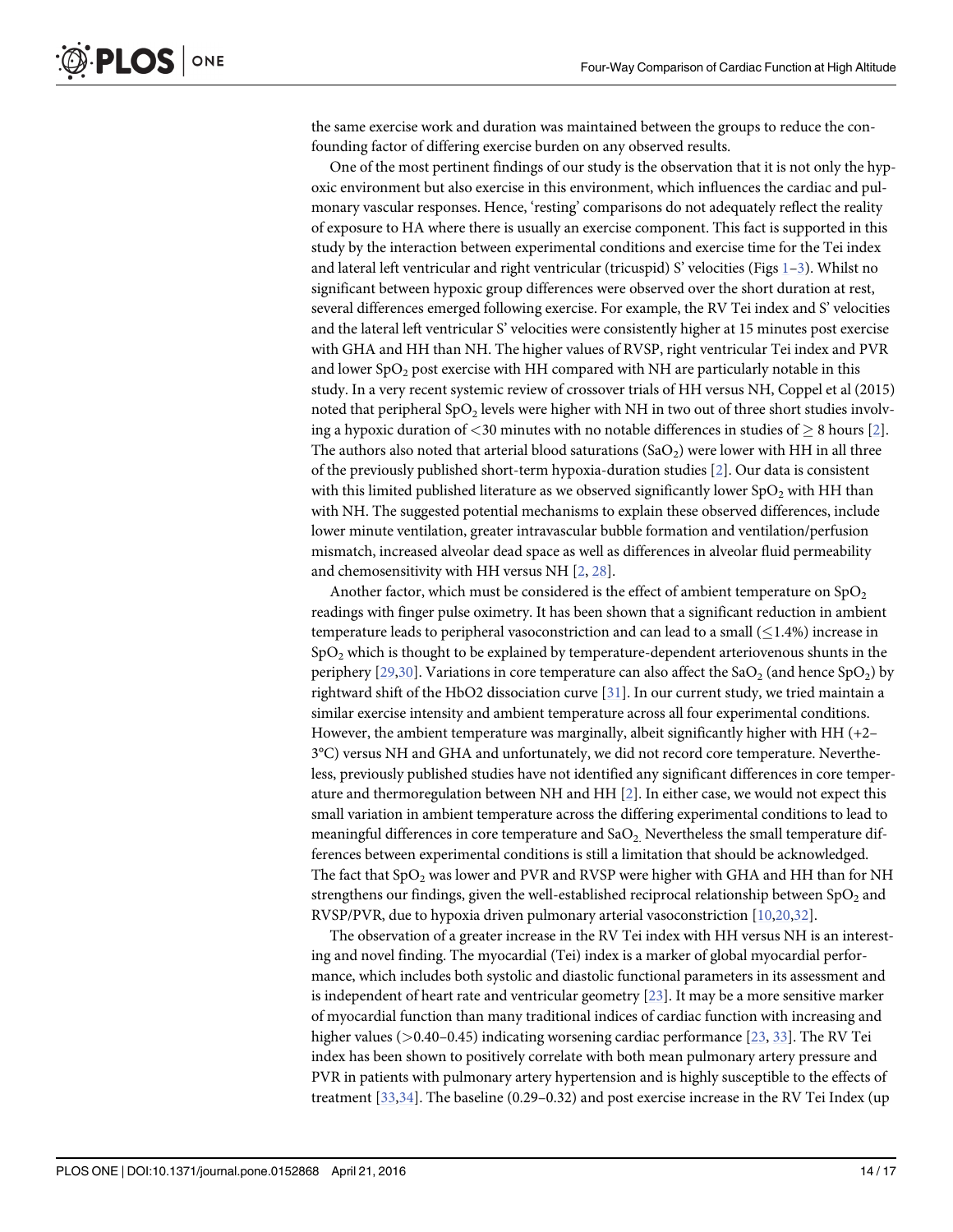<span id="page-15-0"></span>to 0.41) in our study is consistent with the published literature [\[33](#page-17-0)–[35](#page-17-0)]. Huez et al previously noted that the RV Tei Index increased by approximately 50% (versus up to 33% in our study) following acute but more prolonged exposure to a higher altitude of 3750 among 15 healthy Caucasian adults [[36](#page-17-0)]. More recently Page et al noted that the RV Tei Index increased significantly at genuine field HA ( $0.32\pm0.08$  at 30 m to  $0.43\pm0.15$  at 3450m and  $0.41\pm0.10$  at 4730 m;  $P = 0.046$ ) and was associated with subclinical pulmonary in 13 out of the 14 subjects [\[37\]](#page-17-0). This increase in the Tei Index was nearly identical to that in our study that is also in keeping with that noted among patients with treatment responsive pulmonary hypertension (22,33). We noted an interaction between exercise and HA environment on the RV Tei. [\(Fig 3\)](#page-12-0). It has been previously demonstrated that heavy exercise under hypoxia leads to increased capillary disruption and fluid leak, which may be one of the mechanisms in the development of high altitude pulmonary oedema [[38](#page-17-0)]. We observed that the PVR positively correlated with the RV Tei index and interestingly the HH group had both the highest Tei index and increase in PVR and PASP strengthening our findings. Our data suggests that increased PVR may be a have a negative effect on RV function, perhaps by increasing RV afterload due to increased PASP. The RV Tei Index appears to be particularly sensitive to even short-term changes in the hypoxic environment supporting previous work [\[33,](#page-17-0) [34\]](#page-17-0).

The interaction between time and experimental conditions on the left and right ventricular S' velocity appeared to relate to a more sustained increase in long axis function with GHA in relation to NN and NH where the changes were less marked (Figs  $1$  and  $3$ ). We also observed marked differences in the right ventricular systolic (S' and ICV), diastolic (E and A') and global function (Tei) depending on the hypoxic environment.

This study has a number of limitations that need acknowledgment. The sample size in the HH was smaller than among the other three groups, which could lead to selection bias and reduced power to detect a difference that was not appreciated. However, the demographics on the smaller HH group were similar to the other three groups and this sample size is at least as large as several previous comparative studies. Despite allowing for a reasonable 'washout' period between studies, it is uncertain whether the order of the studies could have influenced symptom scores and cardiac performance over time due to changes in physical fitness and experience of HA exposure. Furthermore, the effects of hyobaria was not independently assessed in this study through a hypobaric normoxia condition, as this was not feasible, and as such, the findings of this study should be reviewed in the context in which they have been presented.

In conclusion, HH, NH and HH produce similar cardiac adaptations at rest. However, notable differences emerge following exercise in the degree of hypoxemia, RVSP, RV systolic, diastolic and global function. This was most marked with HH and GH versus NH where the post exercise RV Tei and S' velocity respectively were greater. The type of hypoxic environment and exercise performed in this environment significantly influence the cardiac response. Observed changes in cardiac function with NH are not necessarily predictive of similar changes with genuine HA or HH and vice versa.

### Supporting Information

[S1 Table](http://www.plosone.org/article/fetchSingleRepresentation.action?uri=info:doi/10.1371/journal.pone.0152868.s001). SPSS file with information on the three hypoxia groups and their respective echo data.

(SAV)

[S2 Table](http://www.plosone.org/article/fetchSingleRepresentation.action?uri=info:doi/10.1371/journal.pone.0152868.s002). Excel file with full data for all four experimental study groups. (XLSX)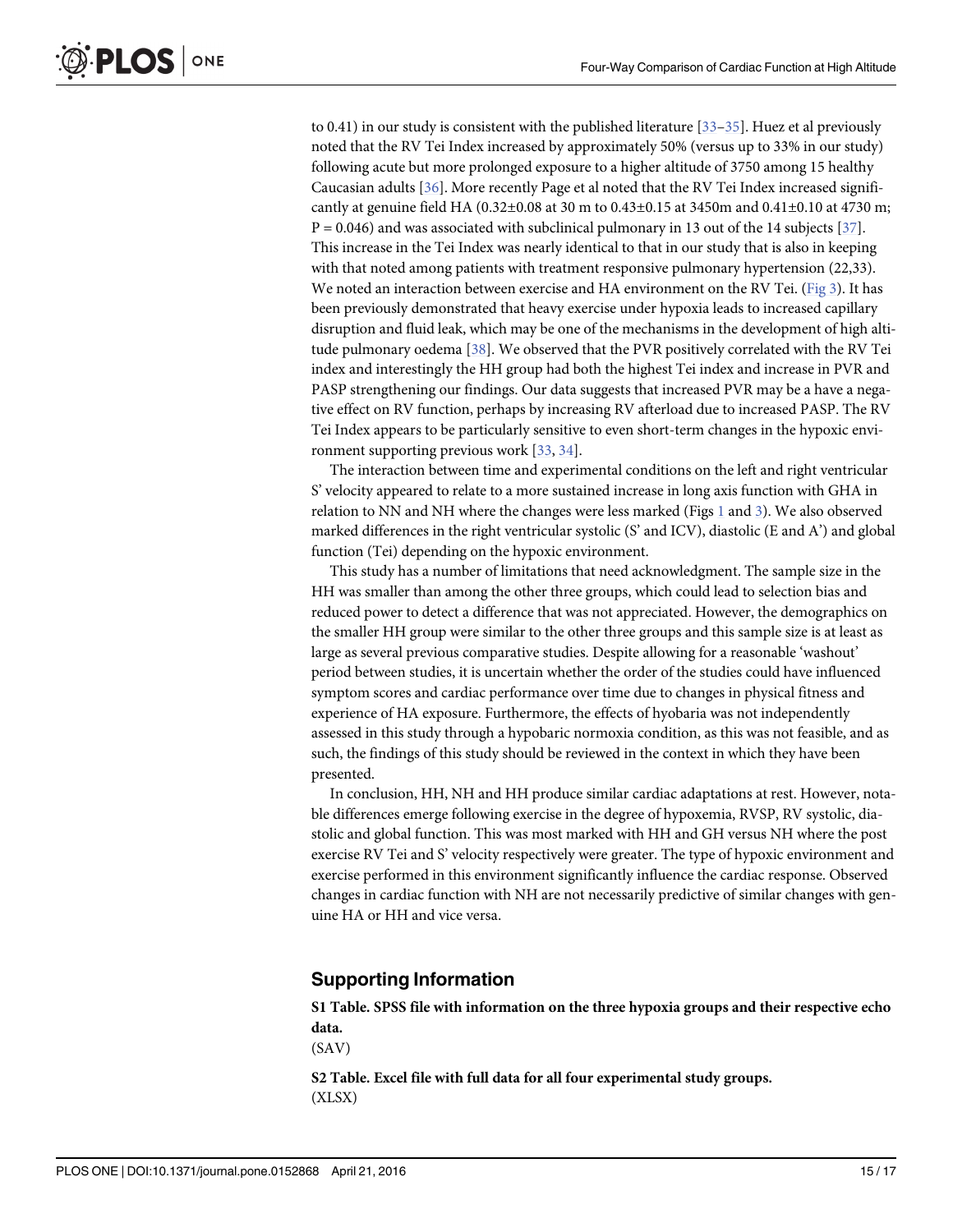#### <span id="page-16-0"></span>Acknowledgments

The authors would like to thank the Drummond Foundation, Leeds Beckett University, the Centre of Aviation Medicine, RAF Henlow, the Defence Medical Services and the Surgeon General's Department for their support. The content of this manuscript is solely the responsibility of the authors and does not necessarily represent the official views of the Defence Medical Services.

#### Author Contributions

Conceived and designed the experiments: CJB JPO AM PDH CT NR LG NDCG DRW. Performed the experiments: CJB JPO AM PDH CT NR LG NDCG DRW. Analyzed the data: CJB. Contributed reagents/materials/analysis tools: CJB JPO AM PDH CT NR LG NDCG DRW. Wrote the paper: CJB JPO AM PDH NDCG DRW.

#### References

- [1.](#page-2-0) Bärtsch P,Swenson ER (2013). Clinical practice: Acute high-altitude illnesses. N Engl J Med 368: 2294–302. doi: [10.1056/NEJMcp1214870](http://dx.doi.org/10.1056/NEJMcp1214870) PMID: [23758234](http://www.ncbi.nlm.nih.gov/pubmed/23758234)
- [2.](#page-2-0) Coppel J, Hennis P, Gilbert-Kawai E, Grocott MP (2015).The physiological effects of hypobaric hypoxia versus normobaric hypoxia: a systematic review of crossover trials. Extrem Physiol Med 26; 4:1–20.
- [3.](#page-2-0) Conkin J (2011). PH2O and simulated hypobaric hypoxia. Aviat Space Environ Med 82: 1157–8. PMID: [22195399](http://www.ncbi.nlm.nih.gov/pubmed/22195399)
- 4. Feriche B, García-Ramos A, Calderón-Soto C, Drobnic F, Bonitch-Góngora JG, Galilea PA, et al (2014). Effect of acute exposure to moderate altitude on muscle power: hypobaric hypoxia vs. normobaric hypoxia. PLoS One 9: e114072. doi: [10.1371/journal.pone.0114072](http://dx.doi.org/10.1371/journal.pone.0114072) PMID: [25474104](http://www.ncbi.nlm.nih.gov/pubmed/25474104)
- 5. Millet GP, Faiss R, Pialoux V (2012) Point: Hypobaric hypoxia induces different physiological responses from normobaric hypoxia. J Appl Physiol 112: 1783–4. doi: [10.1152/japplphysiol.00067.2012](http://dx.doi.org/10.1152/japplphysiol.00067.2012) PMID: [22267386](http://www.ncbi.nlm.nih.gov/pubmed/22267386)
- 6. Mounier R, Brugniaux JV (2012). Counterpoint: Hypobaric hypoxia does not induce different physiological responses from normobaric hypoxia. J Appl Physiol 112: 1784–6. doi: [10.1152/japplphysiol.00067.2012a](http://dx.doi.org/10.1152/japplphysiol.00067.2012a) PMID: [22589489](http://www.ncbi.nlm.nih.gov/pubmed/22589489)
- [7.](#page-12-0) Savourey G, Launay JC, Besnard Y, Guinet A, Travers S (2003). Normo- and hypobaric hypoxia: are there any physiological differences? Eur J Appl Physiol 89:122-6. PMID: [12665974](http://www.ncbi.nlm.nih.gov/pubmed/12665974)
- [8.](#page-2-0) Saugy JJ, Schmitt L, Cejuela R, Faiss R, Hauser A, Wehrlin JP, et al (2014). Comparison of "Live High-Train Low" in normobaric versus hypobaric hypoxia. PLoS One 9:e114418 doi: [10.1371/journal.pone.0114418](http://dx.doi.org/10.1371/journal.pone.0114418) PMID: [25517507](http://www.ncbi.nlm.nih.gov/pubmed/25517507)
- [9.](#page-2-0) Dill DB, Evans DS (1970) Report barometric pressure. J Appl Physiol 29: 914–6. PMID: [5485369](http://www.ncbi.nlm.nih.gov/pubmed/5485369)
- [10.](#page-2-0) Boos CJ, Hodkinson P, Mellor A, Green NP, Woods DR (2012). The effects of acute hypobaric hypoxia on arterial stiffness and endothelial function and its relationship to changes in pulmonary artery pressure and left ventricular diastolic function. High Alt Med Biol 13: 105–11. doi: [10.1089/ham.2012.1009](http://dx.doi.org/10.1089/ham.2012.1009) PMID: [22724613](http://www.ncbi.nlm.nih.gov/pubmed/22724613)
- [11.](#page-3-0) Boos CJ, Holdsworth DA, Woods DR, Green K, Naylor J, Mellor A (2013). Cardiac biomarkers and high altitude pulmonary edema. Int J Cardiol 167: e65–6. doi: [10.1016/j.ijcard.2013.03.119](http://dx.doi.org/10.1016/j.ijcard.2013.03.119) PMID: [23632120](http://www.ncbi.nlm.nih.gov/pubmed/23632120)
- [12.](#page-2-0) Boos CJ, Mellor A, Begley J, Stacey M, Smith C, Hawkins A, et al (2014).The effects of exercise at high altitude on high-sensitivity cardiac troponin release and associated biventricular cardiac function. Clin Res Cardiol 103:291–9. doi: [10.1007/s00392-013-0654-2](http://dx.doi.org/10.1007/s00392-013-0654-2) PMID: [24363107](http://www.ncbi.nlm.nih.gov/pubmed/24363107)
- [13.](#page-2-0) Rao M, Li J, Qin J, Zhang J, Gao X, Yu S, et al (2015). Left ventricular function during acute high-altitude expo-sure in a large group of healthy young Chinese men. PLoS One 10: e0116936. doi: [10.1371/journal.pone.](http://dx.doi.org/10.1371/journal.pone.0116936) [0116936](http://dx.doi.org/10.1371/journal.pone.0116936) PMID: [25629435](http://www.ncbi.nlm.nih.gov/pubmed/25629435)
- [14.](#page-3-0) Mellor A, Boos C, Holdsworth D, Begley J, Hall D, Lumley A, et al (2014).Cardiac biomarkers at high altitude. High Alt Med Biol 15: 452–8. doi: [10.1089/ham.2014.1035](http://dx.doi.org/10.1089/ham.2014.1035) PMID: [25330333](http://www.ncbi.nlm.nih.gov/pubmed/25330333)
- [15.](#page-3-0) Woods DR, Begley J, Stacey M, Hooper T, Smith C, Begley J, et al (2012). Severe acute mountain sickness, brain natriuretic peptide and NT-proBNP in humans Acta Physiol 205: 349–55.
- [16.](#page-3-0) Holloway C, Cochlin L, Codreanu I, Bloch E, Fatemian M, Szmigielski C, et al (2011). Normobaric hypoxia impairs human cardiac energetics. FASEB J 25: 3130–5. doi: [10.1096/fj.11-183426](http://dx.doi.org/10.1096/fj.11-183426) PMID: [21646398](http://www.ncbi.nlm.nih.gov/pubmed/21646398)
- [17.](#page-3-0) Beidleman BA, Fulco CS, Staab JE, Andrew SP, Muza SR (2014). Cycling performance decrement is greater in hypobaric versus normobaric hypoxia. Extrem Physiol Med 3: 8. doi: [10.1186/2046-7648-3-8](http://dx.doi.org/10.1186/2046-7648-3-8) PMID: [24778792](http://www.ncbi.nlm.nih.gov/pubmed/24778792)